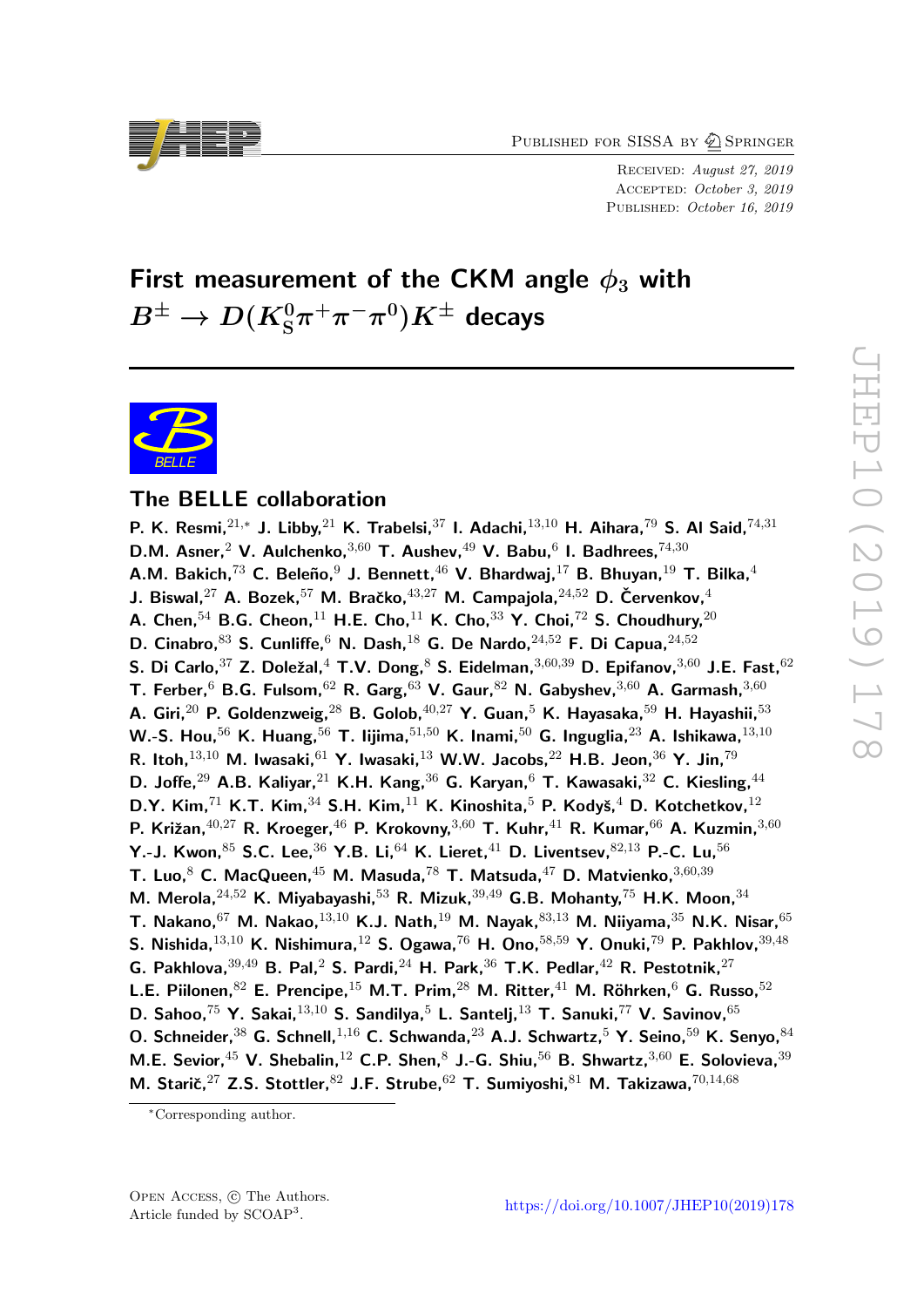- U. Tamponi,  $2^5$  K. Tanida,  $2^6$  F. Tenchini,  $^6$  M. Uchida,  $^{80}$  T. Uglov,  $39,49$  S. Uno,  $13,10$
- Y. Usov,  $3,60$  R. Van Tonder,  $28$  G. Varner,  $12$  A. Vinokurova,  $3,60$  V. Vorobyev,  $3,60,39$
- A. Vossen,<sup>7</sup> B. Wang,<sup>44</sup> C.H. Wang,<sup>55</sup> M.-Z. Wang,<sup>56</sup> X.L. Wang,<sup>8</sup> S. Watanuki,<sup>77</sup>
- E. Won,  $34$  S.B. Yang,  $34$  H. Ye,  $6$  Z.P. Zhang,  $69$  V. Zhilich  $3,60$  and V. Zhukova  $39$
- <sup>1</sup> University of the Basque Country UPV/EHU,  $48080$  Bilbao, Spain
- <sup>2</sup>Brookhaven National Laboratory, Upton, New York 11973, U.S.A.
- <sup>3</sup>Budker Institute of Nuclear Physics SB RAS, Novosibirsk 630090, Russian Federation
- <sup>4</sup>Faculty of Mathematics and Physics, Charles University, 121 16 Prague, The Czech Republic
- <sup>5</sup>University of Cincinnati, Cincinnati, OH 45221, U.S.A.
- <sup>6</sup>Deutsches Elektronen-Synchrotron, 22607 Hamburg, Germany
- <sup>7</sup>Duke University, Durham, NC 27708, U.S.A.
- $8$ Key Laboratory of Nuclear Physics and Ion-beam Application (MOE) and Institute of Modern Physics, Fudan University, Shanghai 200443, PR China
- $^{9}$ II. Physikalisches Institut, Georg-August-Universität Göttingen, 37073 Göttingen, Germany
- <sup>10</sup>SOKENDAI (The Graduate University for Advanced Studies), Hayama 240-0193, Japan
- $11$  Department of Physics and Institute of Natural Sciences, Hanyang University, Seoul 04763, South Korea
- $12$  University of Hawaii, Honolulu, HI 96822, U.S.A.
- <sup>13</sup>High Energy Accelerator Research Organization (KEK), Tsukuba 305-0801, Japan
- <sup>14</sup>J-PARC Branch, KEK Theory Center, High Energy Accelerator Research Organization (KEK), Tsukuba 305-0801, Japan
- $15$ Forschungszentrum Jülich, 52425 Jülich, Germany
- <sup>16</sup>IKERBASQUE, Basque Foundation for Science, 48013 Bilbao, Spain
- <sup>17</sup>Indian Institute of Science Education and Research Mohali, SAS Nagar, 140306, India
- <sup>18</sup>Indian Institute of Technology Bhubaneswar, Satya Nagar 751007, India
- <sup>19</sup>Indian Institute of Technology Guwahati, Assam 781039, India
- $^{20}$ Indian Institute of Technology Hyderabad, Telangana 502285, India
- $^{21}$ Indian Institute of Technology Madras, Chennai 600036, India
- $^{22}$ Indiana University, Bloomington, IN 47408, U.S.A.
- <sup>23</sup>Institute of High Energy Physics, Vienna 1050, Austria
- $^{24}$ INFN Sezione di Napoli, 80126 Napoli, Italy
- $^{25}$ INFN Sezione di Torino, 10125 Torino, Italy
- <sup>26</sup>Advanced Science Research Center, Japan Atomic Energy Agency, Naka 319-1195, Japan
- <sup>27</sup>J. Stefan Institute, 1000 Ljubljana, Slovenia
- $^{28}$ Institut für Experimentelle Teilchenphysik, Karlsruher Institut für Technologie. 76131 Karlsruhe, Germany
- <sup>29</sup>Kennesaw State University, Kennesaw GA 30144, U.S.A.
- $30$ King Abdulaziz City for Science and Technology, Riyadh 11442, Saudi Arabia
- $31$  Department of Physics, Faculty of Science, King Abdulaziz University, Jeddah 21589, Saudi Arabia
- <sup>32</sup>Kitasato University, Sagamihara 252-0373, Japan
- <sup>33</sup>Korea Institute of Science and Technology Information, Daejeon 34141, South Korea
- <sup>34</sup>Korea University, Seoul 02841, South Korea
- <sup>35</sup>Kyoto University, Kyoto 606-8502, Japan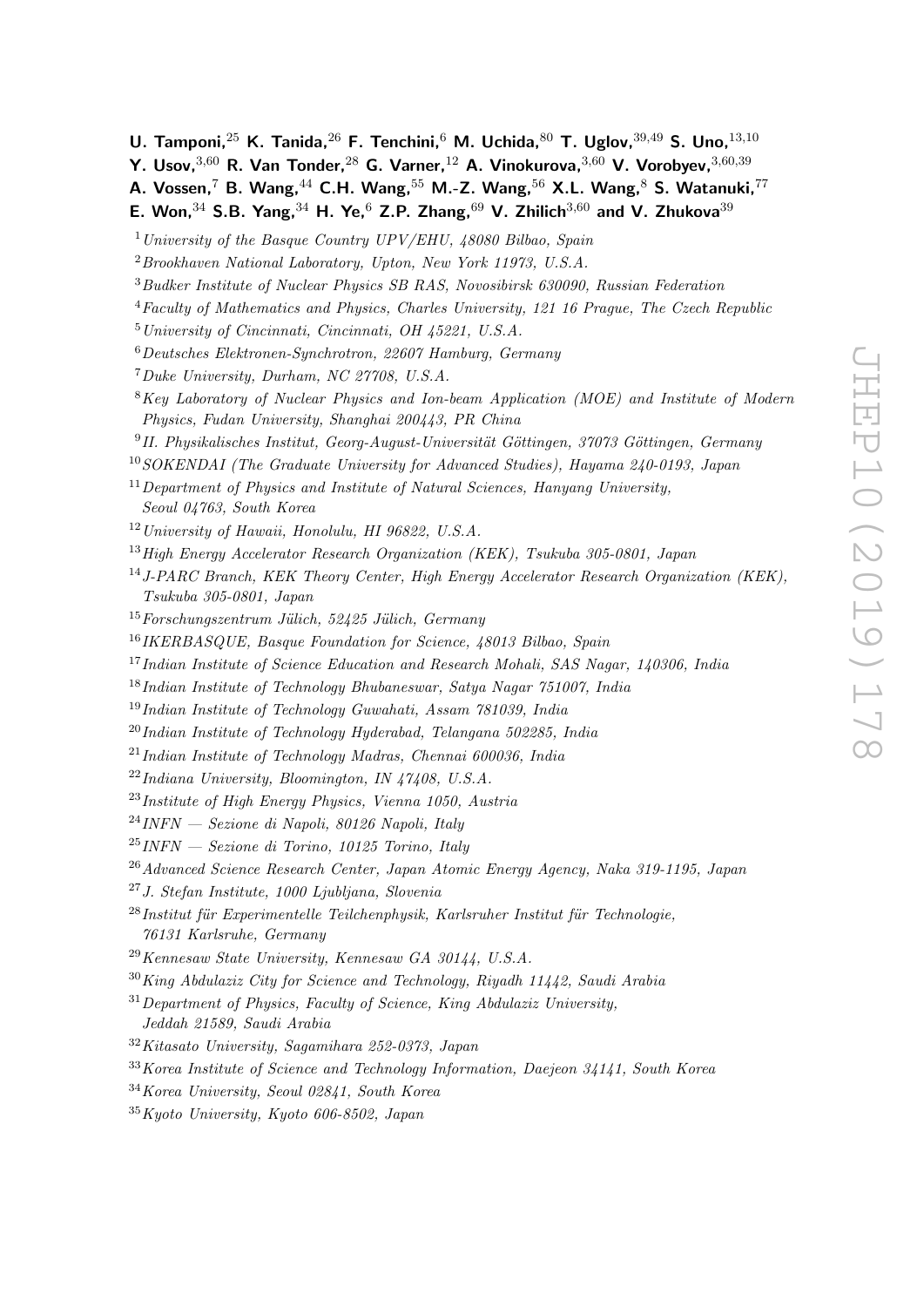Kyungpook National University, Daegu 41566, South Korea

<sup>37</sup>LAL, Univ. Paris-Sud, CNRS/IN2P3, Université Paris-Saclay, Orsay 91898, France

 $38\text{École Polytechnique Fédérale de Lausanne (EPFL), Lausanne 1015, Switzerland$ 

 $39 P.N.$  Lebedev Physical Institute of the Russian Academy of Sciences.

Moscow 119991, Russian Federation

Faculty of Mathematics and Physics, University of Ljubliana, 1000 Ljubliana, Slovenia

Ludwig Maximilians University, 80539 Munich, Germany

Luther College, Decorah, IA 52101, U.S.A.

University of Maribor, 2000 Maribor, Slovenia

 $^{44}$ Max-Planck-Institut für Physik, 80805 München, Germany

School of Physics, University of Melbourne, Victoria 3010, Australia

University of Mississippi, University, MS 38677, U.S.A.

University of Miyazaki, Miyazaki 889-2192, Japan

Moscow Physical Engineering Institute, Moscow 115409, Russian Federation

Moscow Institute of Physics and Technology, Moscow Region 141700, Russian Federation

Graduate School of Science, Nagoya University, Nagoya 464-8602, Japan

Kobayashi-Maskawa Institute, Nagoya University, Nagoya 464-8602, Japan

Università di Napoli Federico II, 80055 Napoli, Italy

Nara Women's University, Nara 630-8506, Japan

National Central University, Chung-li 32054, Taiwan

National United University, Miao Li 36003, Taiwan

Department of Physics, National Taiwan University, Taipei 10617, Taiwan

H. Niewodniczanski Institute of Nuclear Physics, Krakow 31-342, Poland

Nippon Dental University, Niigata 951-8580, Japan

Niigata University, Niigata 950-2181, Japan

Novosibirsk State University, Novosibirsk 630090, Russian Federation

Osaka City University, Osaka 558-8585, Japan

Pacific Northwest National Laboratory, Richland, WA 99352, U.S.A.

Panjab University, Chandigarh 160014, India

Peking University, Beijing 100871, PR China

University of Pittsburgh, Pittsburgh, PA 15260, U.S.A.

Punjab Agricultural University, Ludhiana 141004, India

Research Center for Nuclear Physics, Osaka University, Osaka 567-0047, Japan

Theoretical Research Division, Nishina Center, RIKEN, Saitama 351-0198, Japan

University of Science and Technology of China, Hefei 230026, PR China

Showa Pharmaceutical University, Tokyo 194-8543, Japan

Soongsil University, Seoul 06978, South Korea

Sungkyunkwan University, Suwon 16419, South Korea

School of Physics, University of Sydney, New South Wales 2006, Australia

Department of Physics, Faculty of Science, University of Tabuk, Tabuk 71451, Saudi Arabia

Tata Institute of Fundamental Research, Mumbai 400005, India

Toho University, Funabashi 274-8510, Japan

Department of Physics, Tohoku University, Sendai 980-8578, Japan

Earthquake Research Institute, University of Tokyo, Tokyo 113-0032, Japan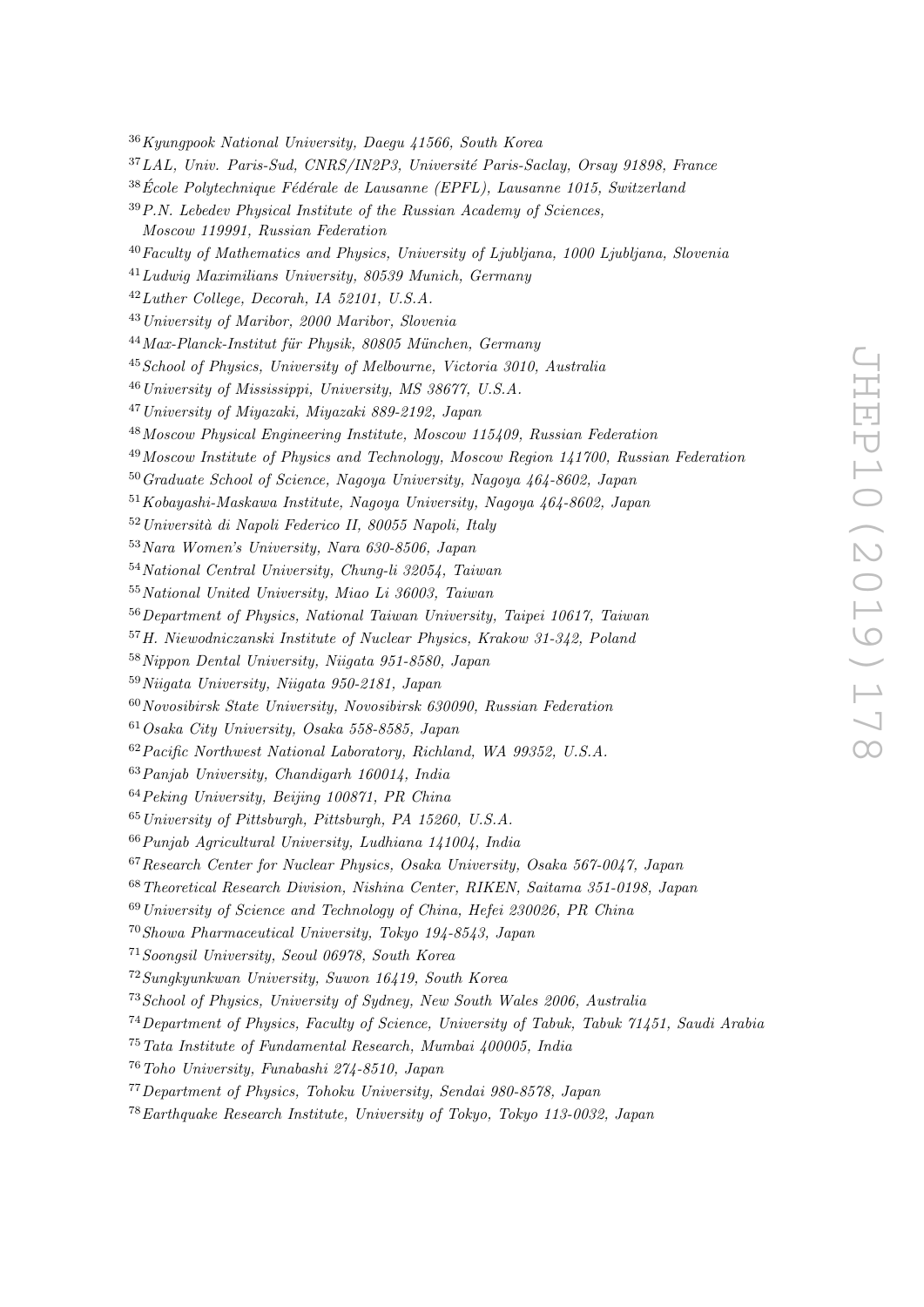<sup>79</sup>Department of Physics, University of Tokyo, Tokyo 113-0033, Japan

<sup>80</sup>Tokyo Institute of Technology, Tokyo 152-8550, Japan

<sup>81</sup>Tokyo Metropolitan University, Tokyo 192-0397, Japan

<sup>82</sup>Virginia Polytechnic Institute and State University, Blacksburg, VA 24061, U.S.A.

<sup>83</sup>Wayne State University, Detroit, MI 48202, U.S.A.

<sup>84</sup>Yamagata University, Yamagata 990-8560, Japan

<sup>85</sup>Yonsei University, Seoul 03722, South Korea

E-mail: [resmipk@physics.iitm.ac.in](mailto:resmipk@physics.iitm.ac.in)

Abstract: We present the first model-independent measurement of the CKM unitarity triangle angle  $\phi_3$  using  $B^{\pm} \to D(K_S^0 \pi^+ \pi^- \pi^0) K^{\pm}$  decays, where D indicates either a  $D^0$  or  $\overline{D}^0$  meson. Measurements of the strong-phase difference of the  $D \to K^0_S \pi^+ \pi^- \pi^0$  amplitude obtained from CLEO-c data are used as input. This analysis is based on the full Belle data set of 772 × 10<sup>6</sup>  $B\overline{B}$  events collected at the  $\Upsilon(4S)$  resonance. We obtain  $\phi_3 =$  $(5.7 \frac{+10.2}{-8.8} \pm 3.5 \pm 5.7)$ ° and the suppressed amplitude ratio  $r_B = 0.323 \pm 0.147 \pm 0.023 \pm 0.051$ . Here the first uncertainty is statistical, the second is the experimental systematic, and the third is due to the precision of the strong-phase parameters measured from CLEO-c data. The 95% confidence interval on  $\phi_3$  is  $(-29.7, 109.5)^\circ$ , which is consistent with the current world average.

Keywords: CKM angle gamma, CP violation, e+-e- Experiments, B physics, Flavor physics

ArXiv ePrint: [1908.09499](https://arxiv.org/abs/1908.09499)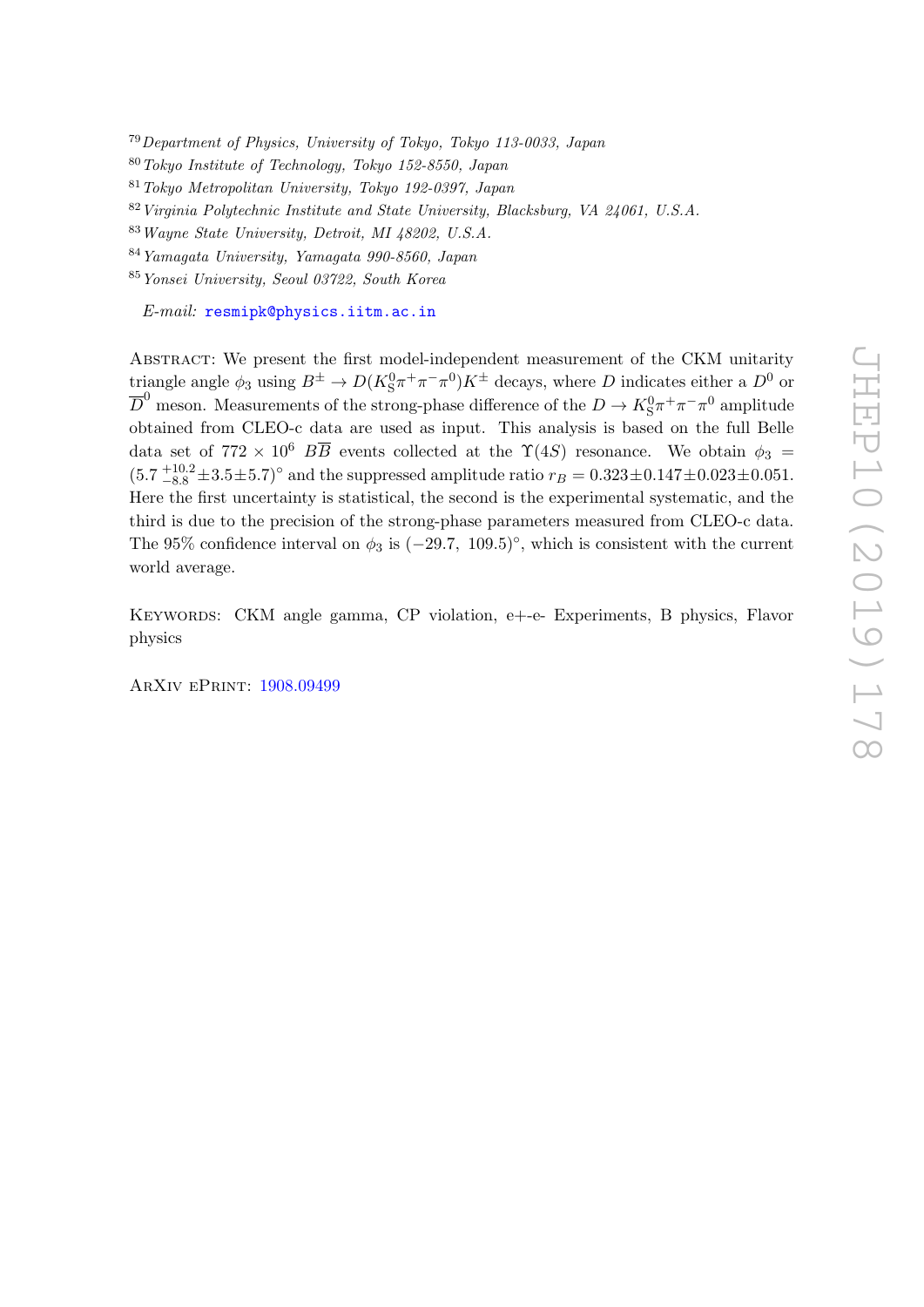# Contents

|             | 1 Introduction                                                                                | $\mathbf{1}$                                 |
|-------------|-----------------------------------------------------------------------------------------------|----------------------------------------------|
|             | 2 Formalism for measuring $\phi_3$ with $B^+ \to D(K_S^0 \pi^+ \pi^- \pi^0) K^+$ decays       | $\overline{2}$                               |
|             | 3 External measurements of $c_i$ and $s_i$                                                    | $\overline{\mathbf{4}}$                      |
|             | 4 Data samples and the Belle detector                                                         | $\overline{5}$                               |
| $5^{\circ}$ | Analysis overview<br>Efficiency<br>5.1<br>Momentum resolution<br>5.2<br>5.3 Signal extraction | $\boldsymbol{6}$<br>7<br>7<br>$\overline{7}$ |
|             | 6 Event selection                                                                             | 8                                            |
|             | 7 Determination of $K_i$ and $\overline{K}_i$ from the $D^{*+}$ sample                        | 10                                           |
|             | 8 Determination of $(x_{\pm}, y_{\pm})$ from the $B^{\pm} \to Dh^{\pm}$ sample                | 13                                           |
|             | 9 Systematic uncertainties                                                                    | 18                                           |
|             | 10 Determination of $\phi_3$ , $r_B$ and $\delta_B$                                           | 19                                           |
|             | 11 Conclusion                                                                                 | $\overline{22}$                              |
|             | A Efficiency and migration matrix                                                             | 24                                           |
|             |                                                                                               |                                              |

# <span id="page-4-0"></span>1 Introduction

The description of CP violation in the standard model (SM) can be tested via measurements of observables related to the Cabibbo-Kobayashi-Maskawa (CKM) matrix [\[1,](#page-28-0) [2\]](#page-28-1). One such test is the measurement of the unitarity-triangle angle  $\phi_3 \equiv \arg(-V_{ud}V_{ub}^*/V_{cd}V_{cb}^*)$ , also denoted as  $\gamma$ . Here,  $V_{ij}$  refers to the CKM matrix element. The angle  $\phi_3$  is accessible through tree-level amplitudes, and the associated theoretical uncertainty is negligible  $\left[O(10^{-7})\right]$  [\[3\]](#page-28-2). A comparison of the direct measurements of  $\phi_3$  with the value inferred from other measurements related to the CKM matrix [\[4\]](#page-28-3), which are more likely to be influenced by beyond-SM physics [\[5,](#page-28-4) [6\]](#page-28-5), provides a probe for new physics. The current experimental uncertainty on  $\phi_3$  [\[4\]](#page-28-3) limits such tests, motivating more precise measurements of the angle.

The measurement of  $\phi_3$  is possible when there is interference between the transitions  $\bar{b} \to \bar{c}u\bar{s}$  and  $\bar{b} \to \bar{u}c\bar{s}$ . This is the case in the decay  $B^+ \to D K^+$ , where D is a neutral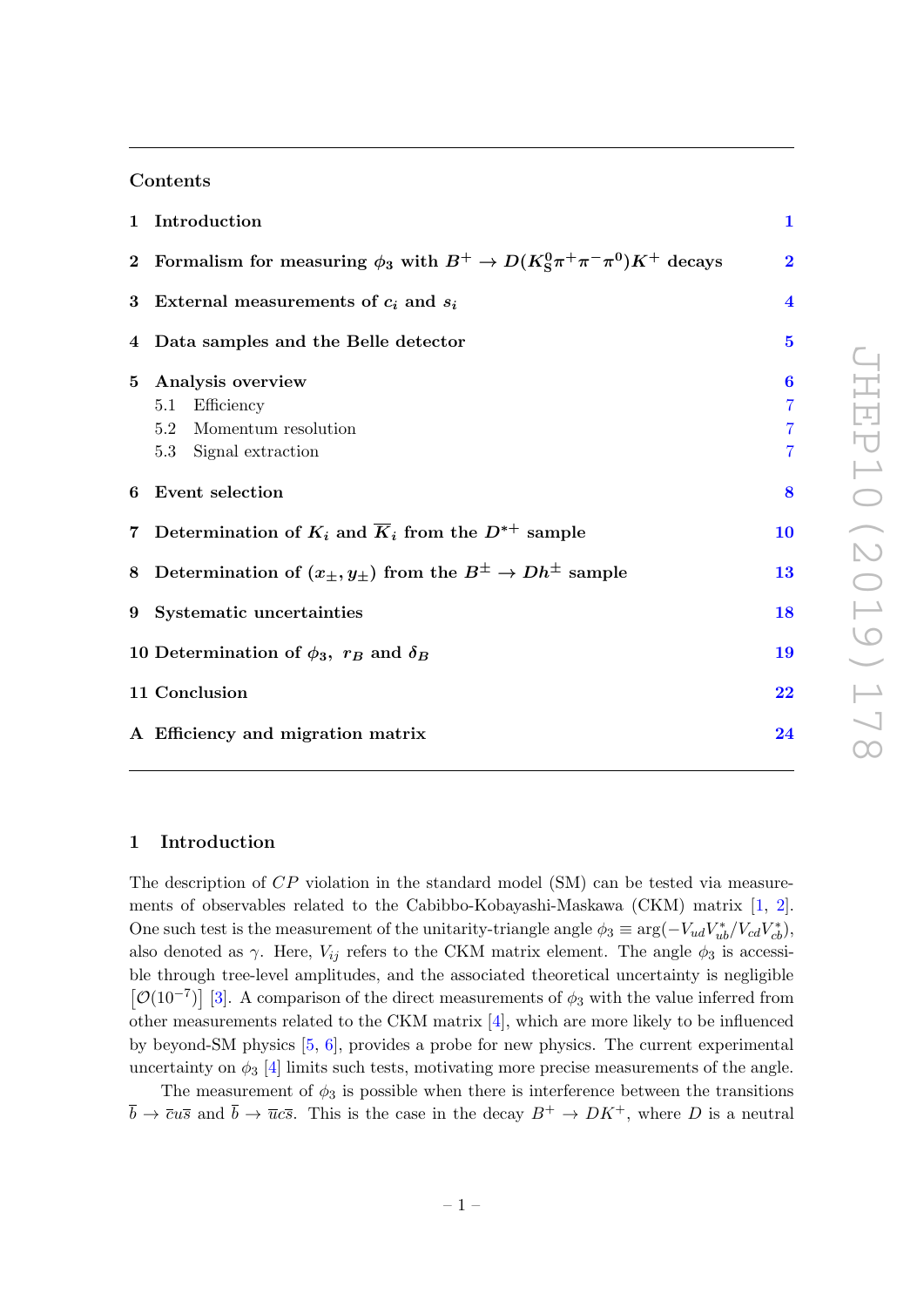charm meson decaying to a final state common to both  $D^0$  and  $\overline{D}^0$ . Here and elsewhere in this paper, inclusion of charge-conjugate final states is implied unless explicitly stated otherwise. Currently, the most precise measurement of  $\phi_3$  [\[7\]](#page-28-6) exploits the self-conjugate final state  $D \to K^0_S \pi^+ \pi^-$ , where the  $CP$  asymmetry in different regions of the D meson Dalitz plot is measured to determine  $\phi_3$  [\[8,](#page-28-7) [9\]](#page-28-8). The analysis requires knowledge of the strong-phase difference between the  $D^0$  and  $\overline{D}^0$  decay amplitudes, and measured values of the strong-phase differences averaged over Dalitz plot bins are used as input [\[10\]](#page-29-0). Given the success of such analyses in obtaining  $\phi_3$  [\[7,](#page-28-6) [11\]](#page-29-1), other self-conjugate final states can be studied in a similar fashion to improve the determination of  $\phi_3$ .

In this paper, we present the first measurements of the decay  $B^+ \to D(K_S^0 \pi^+ \pi^- \pi^0) K^+$ to determine  $\phi_3$  using the same formalism as with  $B^+ \to D(K_S^0 \pi^+ \pi^-) K^+$  [\[8,](#page-28-7) [9\]](#page-28-8). The decay  $D \to K^0_S \pi^+ \pi^- \pi^0$  is a suitable addition because it has a branching fraction of 5.2% [\[12\]](#page-29-2), which is large compared to that of other multibody final states including  $K_S^0 \pi^+ \pi^-$ . The decay occurs through many intermediate resonances, such as  $K_S^0\omega$  and  $K^{*\pm}\rho^{\mp}$ , that lead to variations of the strong-phase difference over the phase space, a requirement for extracting  $\phi_3$  from a single final state. However, a significant complication is that the four-body final state requires a binning of the five-dimensional  $D$  phase space, as opposed to a twodimensional Dalitz plot for the three-body case. The measurement is performed with an  $e^+e^-$  collision data sample collected by the Belle detector at a centre-of-mass energy corresponding to the  $\Upsilon(4S)$  resonance. The sample contains  $772 \times 10^6$   $B\overline{B}$  events corresponding to an integrated luminosity of  $711 \text{ fb}^{-1}$ . As an input to the analysis, we use the strong-phase difference measurements in phase space bins [\[13\]](#page-29-3) obtained from an analysis of CLEO-c  $[14-17]$  $[14-17]$  $[14-17]$  data.<sup>1</sup>

The remainder of this paper is arranged as follows. Section [2](#page-5-0) describes the formalism of the method for measuring  $\phi_3$ . The inputs derived from CLEO-c data and the Belle data and detector are described in sections [3](#page-7-0) and [4,](#page-8-0) respectively, after which an overview of the analysis strategy is presented, in section [5.](#page-9-0) The event selection criteria are given in section  $6$ , and the signal yield determination in the flavour-tagged  $D$  sample, which is a required input to the analysis, is presented in section [7.](#page-13-0) The measurement of CP violation in the  $B$  sample in bins of the  $D$  phase space is explained in section  $8$  and the related systematic uncertainty estimation is listed in section [9.](#page-21-0) The extraction of the physics parameter  $\phi_3$  and the average of this result with previous Belle measurements are presented in section [10,](#page-22-0) before conclusions given in section [11.](#page-25-0)

# <span id="page-5-0"></span>2 Formalism for measuring  $\phi_3$  with  $B^+ \to D(K_{\rm S}^0 \pi^+ \pi^- \pi^0) K^+$  decays

The determination of  $\phi_3$  from  $B^+ \to D K^+$  decays, where the D meson decays to a multibody self-conjugate final state, can be performed via two methods: model-dependent and -independent. The model-dependent method requires a model of the amplitudes describing

<span id="page-5-1"></span><sup>1</sup>Normal activities of the CLEO Collaboration ceased in 2012. However, access to the data was still possible for former CLEO Collaboration members and several results have been published. Any such publication, such as ref. [\[13\]](#page-29-3) are not official results of the CLEO Collaboration. Hence we refer to results from CLEO-c data rather than from the CLEO Collaboration.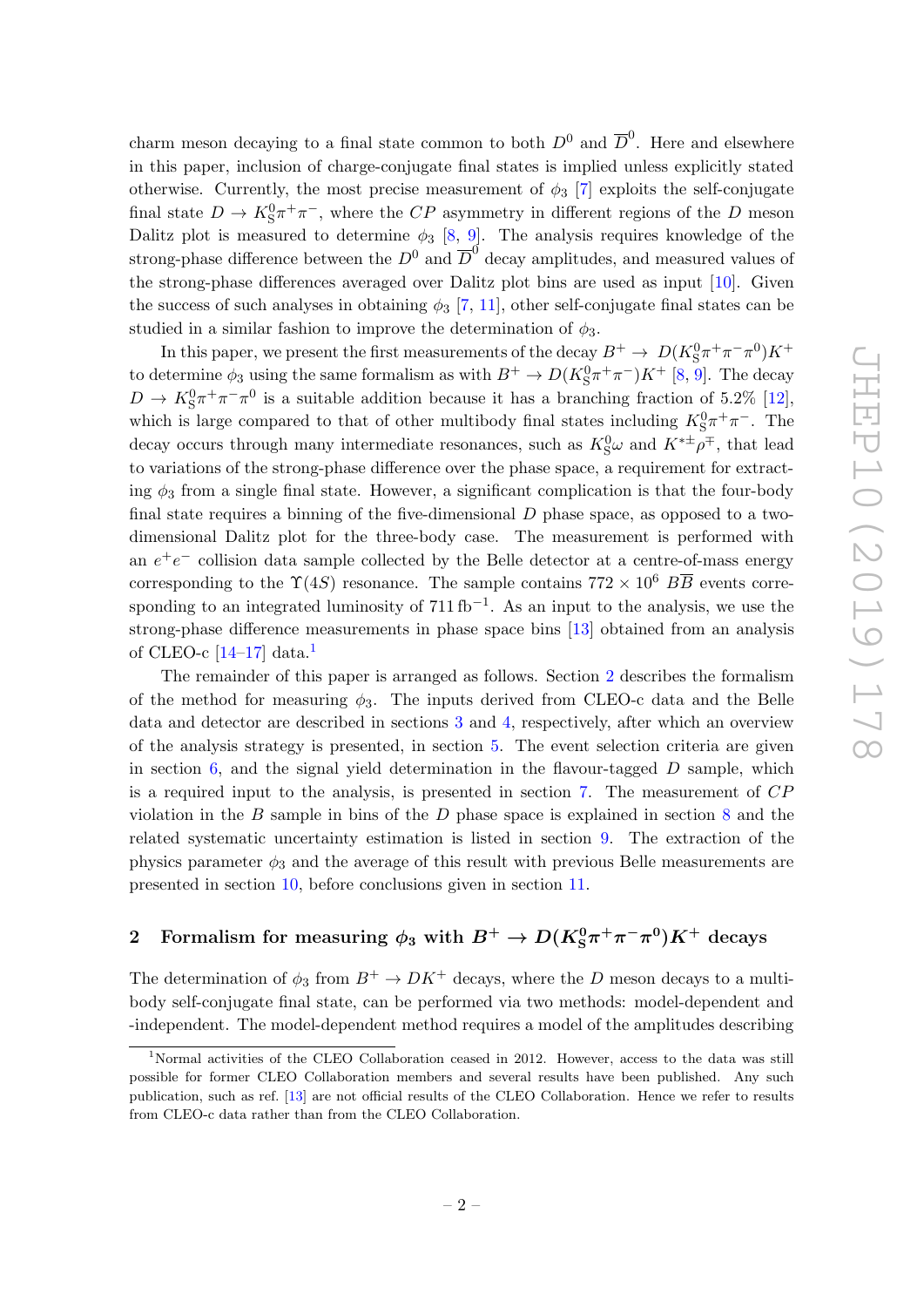the intermediate resonances and partial waves, assumed to be contributing to the decay, to be fitted to the distribution of events over the  $D$  phase space. Model assumptions used in the method lead to a difficult determination of systematic uncertainty and may limit the precision of the  $\phi_3$  measurement, to as much as  $\pm 8-9°$  [\[18\]](#page-29-6). On the other hand, the model-independent method requires that measurements of CP-violating asymmetries are made in distinct regions of  $D$  meson phase space, which we refer to as bins. The binning reduces the statistical precision compared to the model-dependent method, but the uncertainty related to model assumptions is removed by using independent measurements of the average strong-phase differences, bin-by-bin. The average strong-phase differences can be determined using  $e^+e^-$  collision data at the open-charm threshold, which has been done for  $D^0 \to K_S^0 \pi^+ \pi^- \pi^0$  [\[13\]](#page-29-3). Therefore, given its systematic robustness, we follow the model-independent approach. We introduce the method in the remainder of this section.

The amplitude for the decay  $B^+ \to D K^+$ ,  $D \to f$ , where f is a common multibody final state from the  $D^0$  and  $\overline{D}^0$  decay, can be written as

<span id="page-6-0"></span>
$$
A_B = \overline{A} + r_B e^{i(\delta_B + \phi_3)} A,\tag{2.1}
$$

where A is the amplitude for  $D^0 \to f$  at a point in the allowed phase space  $\mathcal{D}, \overline{A}$  is the amplitude for  $\overline{D}^0 \to f$  at the same point in phase space,  $r_B$  is the ratio of the absolute values of  $B^+ \to \overline{D}^0 K^+$  and  $B^+ \to D^0 K^+$  decay amplitudes, and  $\delta_B$  is the strong-phase difference between the two  $B \to DK$  amplitudes. Thus, the probability density for a decay at a point in  $\mathcal D$  is

$$
P_B = |A_B|^2 = |\overline{A}|^2 + r_B^2 |A|^2 + 2r_B \Re \left[ \overline{A}^* A e^{i(\delta_B + \phi_3)} \right]. \tag{2.2}
$$

Furthermore,

$$
\overline{A}^* A = |\overline{A}| |A| e^{i(\delta_D - \delta_{\overline{D}})} = |\overline{A}| |A| e^{i\Delta \delta_D}, \qquad (2.3)
$$

where  $\delta_D$  and  $\delta_{\overline{D}}$  are the strong phases for  $D^0 \to f$  and  $\overline{D}^0 \to f$  decays, respectively. With this, eq.  $(2.2)$  becomes

$$
P_B = |\overline{A}|^2 + r_B^2 |A|^2 + 2r_B |\overline{A}| |A| \left[ \cos \Delta \delta_D \cos(\delta_B + \phi_3) - \sin \Delta \delta_D \sin(\delta_B + \phi_3) \right]
$$
  
=  $\overline{P} + r_B^2 P + 2\sqrt{P} \overline{P} (x_+ C - y_+ S),$  (2.4)

where  $P = |A|^2$ ,  $\overline{P} = |\overline{A}|^2$ ,  $x_+ = r_B \cos(\delta_B + \phi_3)$ ,  $y_+ = r_B \sin(\delta_B + \phi_3)$ ,  $C = \cos \Delta \delta_D$  and  $S = \sin \Delta \delta_D$ . For the charge-conjugate mode,  $B^- \to DK^-$ , the density is given by the same expression, with  $A \leftrightarrow \overline{A}$  and  $\phi_3 \to -\phi_3$ , which leads to the definitions  $x_ - = r_B \cos(\delta_B - \phi_3)$ and  $y_ - = r_B \sin(\delta_B - \phi_3)$ . The partial decay rates for  $B^{\pm} \to D K^{\pm}$  within the *i*<sup>th</sup> bin of  $D$ , which corresponds to a subset of phase space  $D_i$ , are

<span id="page-6-1"></span>
$$
\Gamma_i^- = h\left(K_i + r_B^2 \overline{K}_i + 2\sqrt{K_i \overline{K}_i}(c_i x_- + s_i y_-)\right),\tag{2.5}
$$

<span id="page-6-2"></span>
$$
\Gamma_i^+ = h\left(\overline{K}_i + r_B^2 K_i + 2\sqrt{K_i \overline{K}_i}(c_i x_+ - s_i y_+)\right),\tag{2.6}
$$

where  $K_i$  and  $\overline{K}_i$  are the fractions of flavour-tagged  $D^0$  and  $\overline{D}^0$  events in  $\mathcal{D}_i$  and h is the common normalization factor. A sample of  $D^0 \to K_S^0 \pi^+ \pi^- \pi^0$  candidates from  $D^{*+} \to$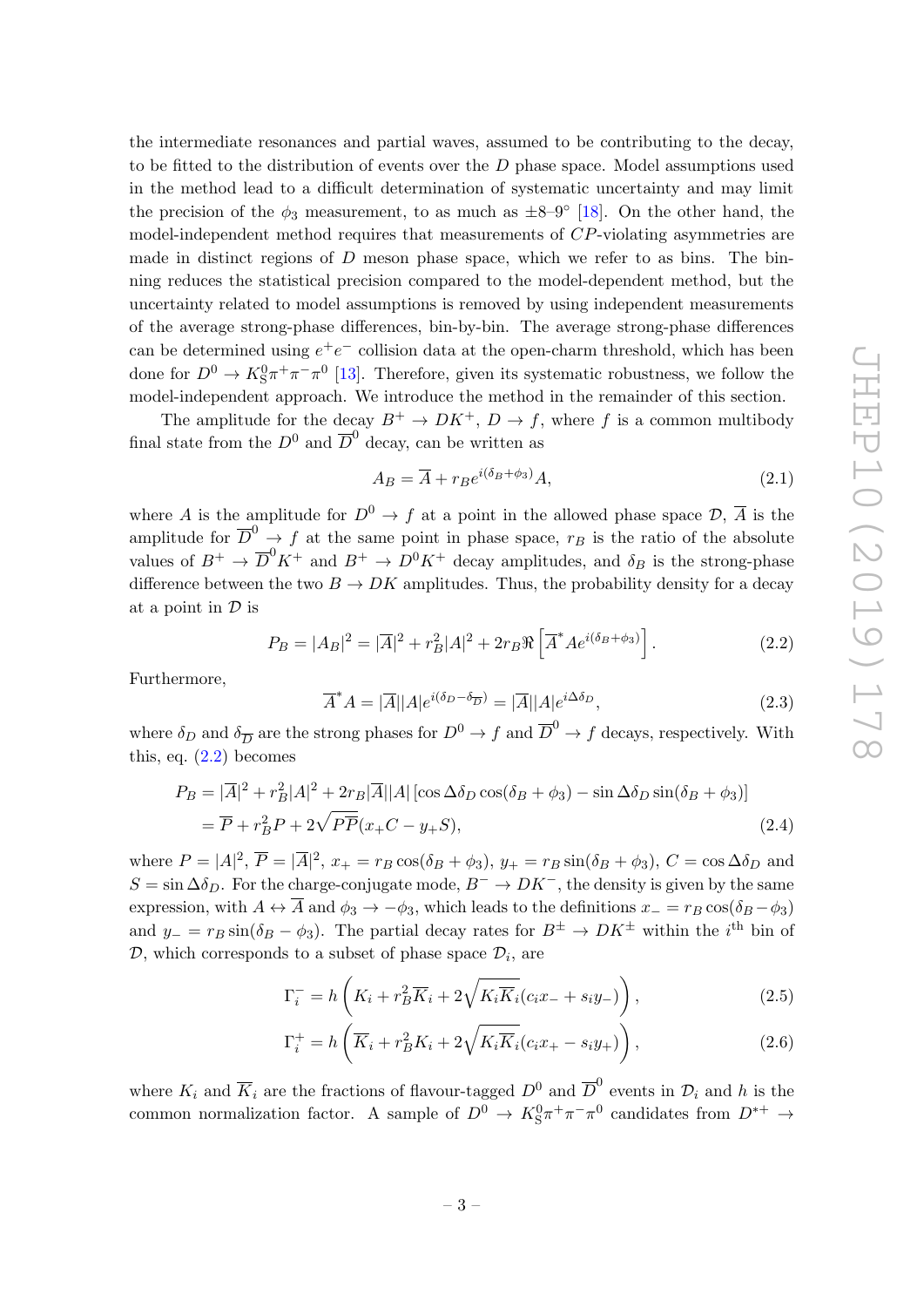$D^{0}\pi^{+}$  decays, where the charge of the pion from the  $D^{*+}$  decay tags the flavour of the D meson, are used to determine values of  $K_i$  and  $K_i$ . The  $c_i$  and  $s_i$  parameters are the amplitude-weighted averages of C and S over the region  $\mathcal{D}_i$ . The  $c_i$  parameter is defined as

$$
c_i = \frac{\int_{\mathcal{D}_i} \sqrt{P\overline{P}} C \, d\mathcal{D}}{\sqrt{\int_{\mathcal{D}_i} P \, d\mathcal{D} \int_{\mathcal{D}_i} \overline{P} \, d\mathcal{D}}},\tag{2.7}
$$

and the definition of  $s_i$  is the same, with C being replaced by S. Therefore, with  $c_i$ ,  $s_i$ ,  $K_i$ , and  $\overline{K}_i$  given as external inputs to the analysis, one can determine  $x_{\pm}$ ,  $y_{\pm}$  and h from a set of partial decay rate measurements, when  $D$  is divided into three or more bins. The loss of statistical precision can be mitigated by increasing the number of bins; with an increased number of bins, however, the uncertainty on the external inputs also increases, limiting the precision of the measurement. The method by which the values of  $x_{\pm}$  and  $y_{\pm}$  are used to constrain  $\phi_3$ ,  $r_B$  and  $\delta_B$  is described in section [10.](#page-22-0)

### <span id="page-7-0"></span>3 External measurements of  $c_i$  and  $s_i$

The values of  $c_i$  and  $s_i$  for the decay  $D \to K_S^0 \pi^+ \pi^- \pi^0$  have been determined using  $e^+ e^-$  collision data collected at a centre-of-mass energy corresponding to the  $\psi(3770)$  resonance [\[13\]](#page-29-3). The quantum correlations between the neutral D mesons produced in decays of the  $\psi(3770)$ are exploited to extract the strong-phase differences in bins of the phase space. This fourbody final state has a five-dimensional phase space, which was divided into nine exclusive bins, selected to contain different intermediate resonances, thus minimizing the strongphase variation within the bin as much as possible. The sensitivity of the binning could be improved upon using an amplitude model of  $D^0 \to K_S^0 \pi^+ \pi^- \pi^0$ , which is unavailable at present. The binning scheme is listed in table [1.](#page-8-1) In each successive bin, only events that do not belong to the previous bins are selected (e.g. bin 2 is populated by events with  $m_{K^0_S \pi^-}$  and  $m_{\pi^+ \pi^0}$  within the denoted intervals, and  $m_{\pi^+ \pi^- \pi^0}$  not in the denoted interval for bin 1). The bins are thus exclusive.

Certain constraints are imposed in the fit, which arise from the nature of the symmetry between the bins, to extract  $c_i$  and  $s_i$  parameters. Bins 1, 6 and 9 are  $CP$  self-conjugate, which implies

$$
s_1 = 0, \ s_6 = 0, \ s_9 = 0. \tag{3.1}
$$

Bin 9 is CP self-conjugate because the region corresponding to the sum of bins 1 to 8 is  $CP$  self-conjugate. Bins 2 and 3, 4 and 5, and 7 and 8 are pairwise  $CP$ -conjugate, which imposes a relation between their  $s_i$  values:

<span id="page-7-1"></span>
$$
s_i\sqrt{K_i\overline{K}_i} + s_{i+1}\sqrt{K_{i+1}\overline{K}_{i+1}} = 0,
$$
\n(3.2)

where  $i = 2, 4$  $i = 2, 4$  $i = 2, 4$  and 7. The results for  $c_i$  and  $s_i$  are summarized in table 2 and are shown in figure [1.](#page-9-1) In the analysis we use the same binning scheme so that  $c_i$  and  $s_i$  can be taken as external inputs in determining  $x_{\pm}$  and  $y_{\pm}$ .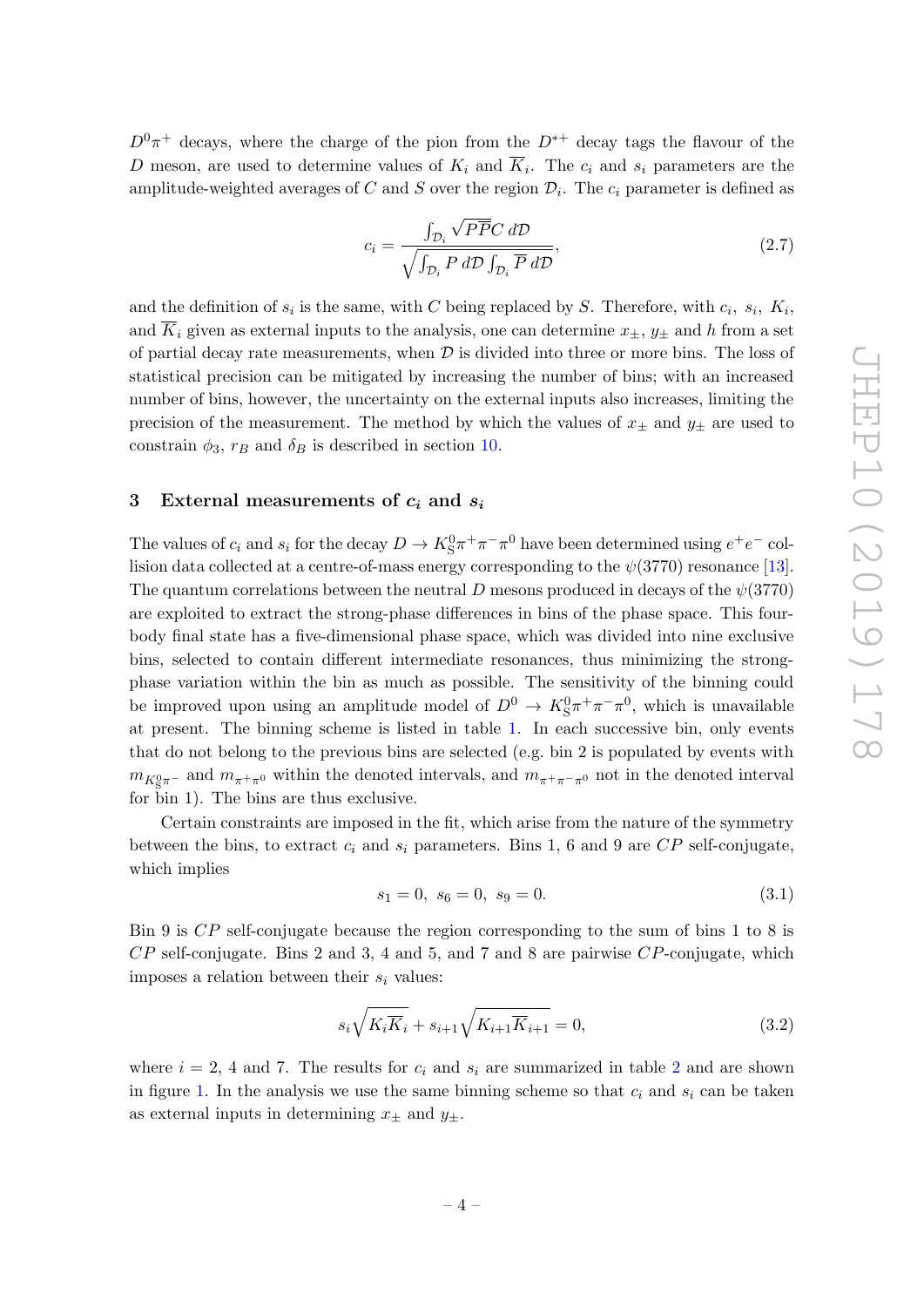| $m_{\rm L}$<br>$m_{\rm U}$ |  |
|----------------------------|--|
| $(GeV/c^2)$<br>$(GeV/c^2)$ |  |
| 0.762<br>0.802             |  |
| 0.790<br>0.994             |  |
| 0.960<br>0.610             |  |
| 0.790<br>0.994             |  |
| 0.960<br>0.610             |  |
| 0.790<br>0.994             |  |
| 0.790<br>0.994             |  |
| ${0.790}$<br>0.994         |  |
| 0.610<br>0.960             |  |
| $0.610\,$<br>0.960         |  |
|                            |  |
|                            |  |

<span id="page-8-1"></span>**Table 1.** Specifications of the nine exclusive bins of  $D \to K_S^0 \pi^+ \pi^- \pi^0$  phase space. Here  $m_L$  and  $m<sub>U</sub>$  are the lower and upper limit, respectively, of the invariant mass in each region [\[13\]](#page-29-3).

| Bin no.        | $c_i$                            | $s_i$                             |
|----------------|----------------------------------|-----------------------------------|
| $\mathbf{1}$   | $-1.11 \pm 0.09_{-0.01}^{+0.02}$ | 0.00                              |
| $\overline{2}$ | $-0.30 \pm 0.05 \pm 0.01$        | $-0.03 \pm 0.09_{-0.02}^{+0.01}$  |
| 3              | $-0.41 \pm 0.07^{+0.02}_{-0.01}$ | $0.04 \pm 0.12^{+0.01}_{-0.02}$   |
| 4              | $-0.79 \pm 0.09 \pm 0.05$        | $-0.44 \pm 0.18 \pm 0.06$         |
| 5              | $-0.62 \pm 0.12_{-0.02}^{+0.03}$ | $0.42 \pm 0.20 \pm 0.06$ *        |
| 6              | $-0.19 \pm 0.11 \pm 0.02$        | 0.00                              |
| 7              | $-0.82 \pm 0.11 \pm 0.03$        | $-0.11 \pm 0.19_{-0.03}^{+0.04}$  |
| 8              | $-0.63 \pm 0.18 \pm 0.03$        | $0.23 \pm 0.41^{+0.04}_{-0.03}$ * |
| 9              | $-0.69 \pm 0.15_{-0.12}^{+0.15}$ | 0.00                              |

<span id="page-8-2"></span>Table 2. Values of  $c_i$  and  $s_i$  reported in ref. [\[13\]](#page-29-3). The uncertainties are statistical and systematic, respectively. The  $s_i$  results marked by  $*$  in bins 3, 5 and 8 are derived from those in other bins, according to the constraints of eq.  $(3.2)$ . The statistical uncertainty on these  $s_i$  values include contribution from  $K_i$  values according to the error propagation formalism.

# <span id="page-8-0"></span>4 Data samples and the Belle detector

We use an  $e^+e^-$  collision data sample containing  $772 \times 10^6$   $B\overline{B}$  events collected by the Belle detector at a centre-of-mass energy corresponding to the pole of the  $\Upsilon(4S)$  resonance. Monte Carlo (MC) simulated samples are used to optimize the selection, determine selection efficiencies, and identify sources of background. The MC samples of signal and background processes are generated using  ${\text{EvtGen}}$  [\[19\]](#page-29-7) with the GEANT [\[20\]](#page-29-8) package being subsequently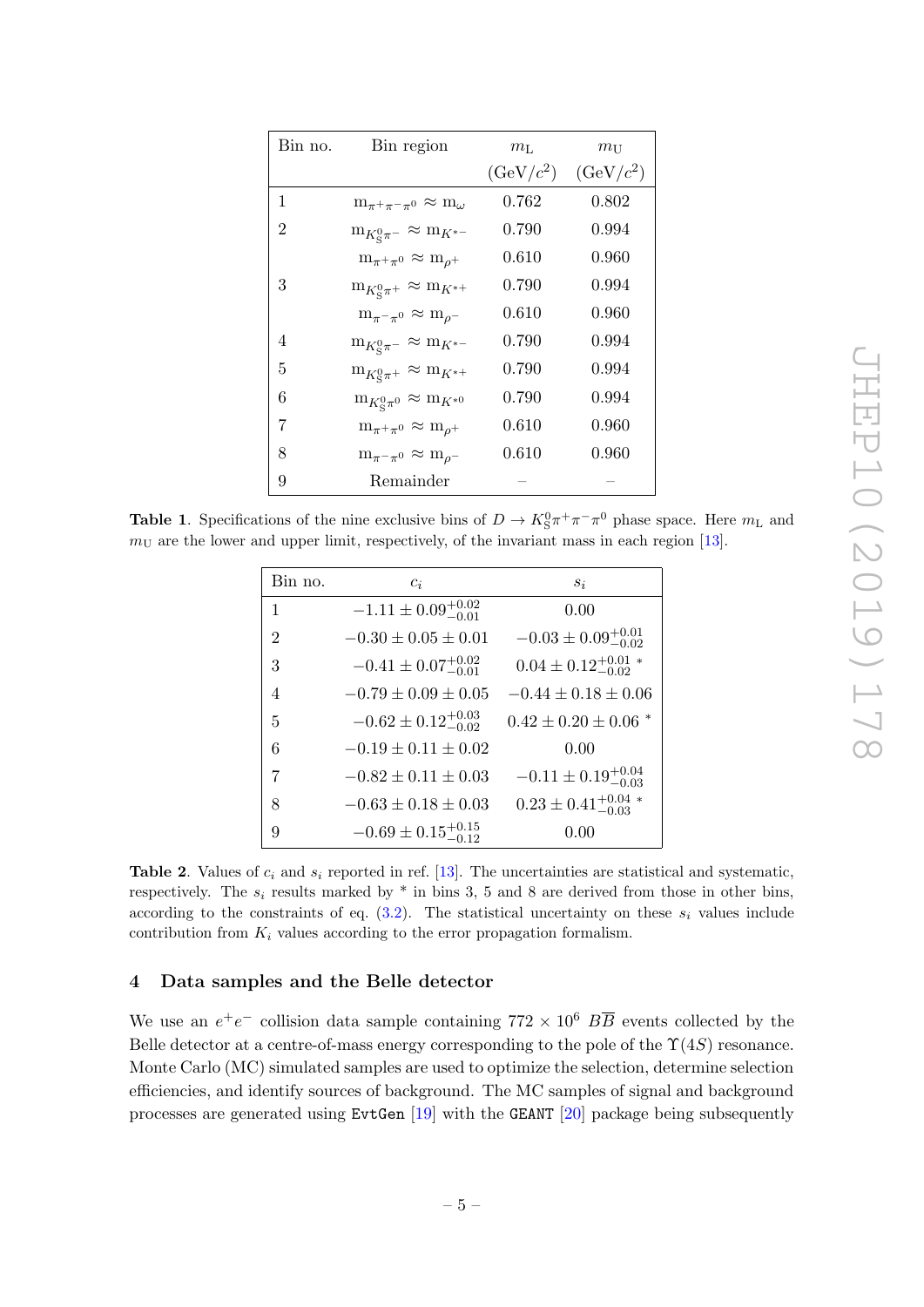

<span id="page-9-1"></span>Figure 1. Values of  $c_i$  and  $s_i$  reported in ref. [\[13\]](#page-29-3). The black and red error bars represent statistical and systematic uncertainties, respectively.

used to model the detector response to the decay products. PHOTOS [\[21\]](#page-29-9) incorporates effects due to final-state radiation from charged particles.

The Belle detector [\[22,](#page-29-10) [23\]](#page-29-11) was located at the interaction point of the KEKB asymmetric-energy  $e^+e^-$  collider [\[24,](#page-29-12) [25\]](#page-29-13). The detector subsystems relevant for this study are: the silicon vertex detector (SVD) and central drift chamber (CDC), for charged particle tracking and measurement of energy loss due to ionization  $(dE/dx)$ ; the aerogel threshold Cherenkov counters (ACC) and time-of-flight (TOF) scintillation counters, for particle identification (PID); and the electromagnetic calorimeter (ECL) consisting of an array of CsI(Tl) crystals to measure photon energies. These subsystems are situated in a magnetic field of 1.5 T. A more detailed description of the Belle detector can be found in refs. [\[22,](#page-29-10) [23\]](#page-29-11).

#### <span id="page-9-0"></span>5 Analysis overview

The essence of the analysis lies in eqs.  $(2.5)$  and  $(2.6)$ , which describe the partial decay rates in each bin. However, these relations do not account for experimental resolution and acceptance. For example, the invariant mass resolution causes events to be assigned to bins outside of their origin, an effect we shall call "migration". The background contributions are to be considered as well. Here we briefly summarize how these experimental effects are accounted for.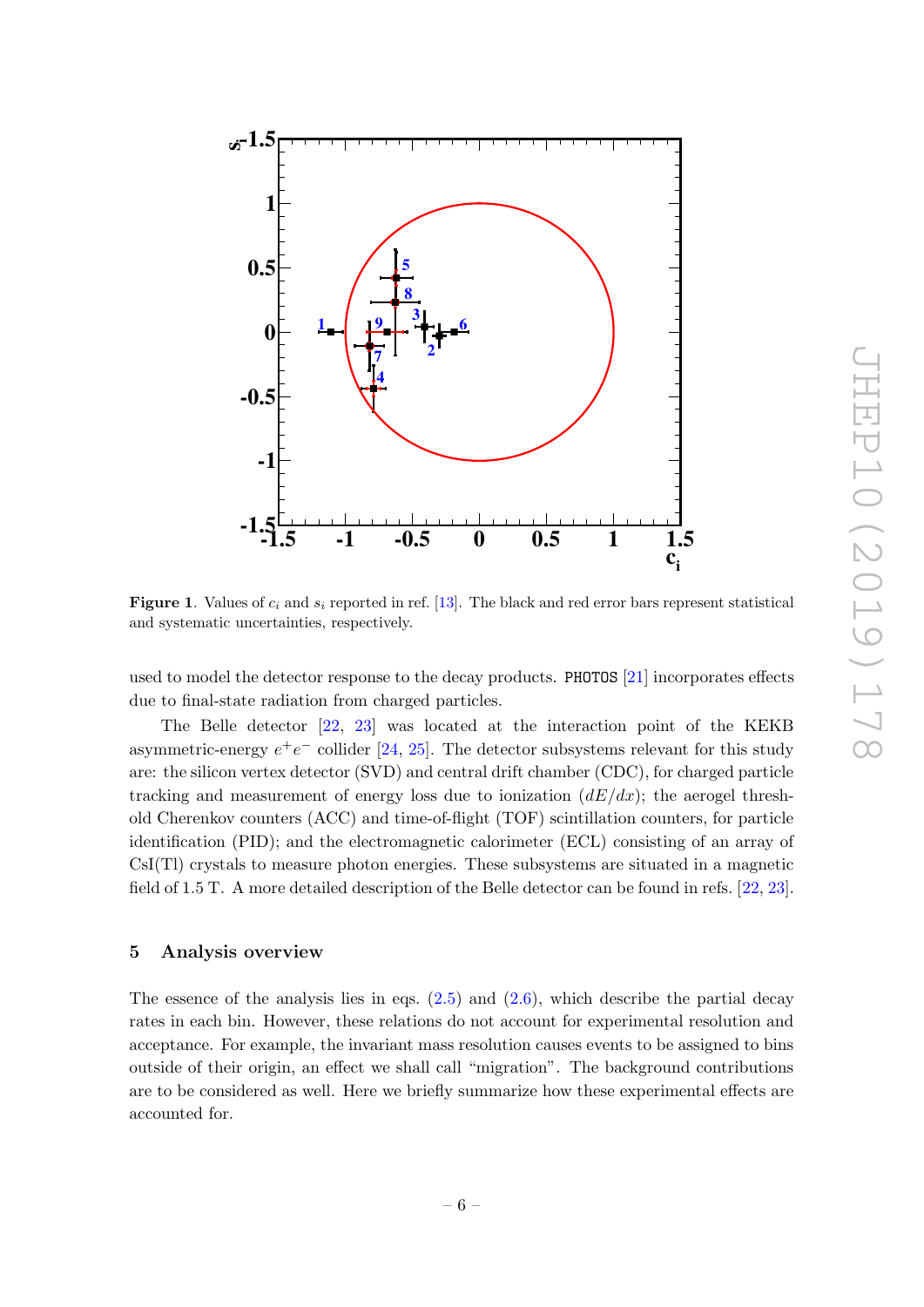#### <span id="page-10-0"></span>5.1 Efficiency

Three different samples are used in this analysis, each with differing selection efficiencies due to the kinematic differences between the final states: the quantum correlated DD sample from  $\psi(3770)$  decays, the Belle sample of  $B^+ \to Dh^+$ , where  $h = (K, \pi)$ , and the Belle sample of  $D^{*+} \to D\pi^+$  used to determine  $K_i$  and  $\overline{K}_i$ . The sample of  $B^+ \to D\pi^+$  is used as a control sample, as it is topologically identical to the signal, but with negligible expected CP violation [\[26\]](#page-29-14). The  $c_i$  and  $s_i$  results measured with CLEO-c data have been corrected for efficiency. Efficiency variation among bins will not matter if the efficiency profile is the same for both  $B^+ \to Dh^+$  and flavour-tagged D samples. This is partially achieved by requiring similar kinematic properties for the  $D$  meson in both samples. The efficiency profile depends primarily on  $D$  momentum, hence we select the flavour-tagged  $D$ sample in such a way that the D momentum approximately matches that of the  $B^+ \to Dh^+$ sample. The matching is not exact, so independent efficiency corrections are applied to the yields in both samples while calculating the parameters of interest.

#### <span id="page-10-1"></span>5.2 Momentum resolution

The finite momentum resolution causes events to migrate among the bins. The  $c_i$  and  $s_i$ results are obtained after applying corrections for these migration effects. The amount of migration in both B and  $D^*$  samples is estimated as a migration matrix  $M_{ij}$ . The matrix has its diagonal elements close to one, and off-diagonal elements are small. MC samples of signal events are used to obtain the migration matrix. The data yield in each bin,  $Y_i$ , is modified as  $Y_i' = M_{ij}Y_j$ . Any difference between the invariant mass resolution in the data and MC samples must be taken into account. We find the effect of the difference in resolution is only significant in bin 1, which contains the  $\omega$  resonance. This bin is narrow due to the small natural width of the  $\omega$ . However, the natural width is the same order as the  $m_{\pi^+\pi^-\pi^0}$  resolution, so there is significant migration out of this bin that is not compensated by migration into bin 1. Therefore, the  $M_{1j}$  elements of the migration matrix are determined after applying a Gaussian smearing to the value of  $m_{\pi+\pi-\pi^0}$  by a scale factor. The scale factor is obtained from the observed difference in  $\omega$  mass resolution between data and MC samples. The scale factors are  $1.13 \pm 0.02$  and  $1.09 \pm 0.02$  for the  $B^+ \to Dh^+$  and  $D^{*+} \to D\pi^+$  samples, respectively.

#### <span id="page-10-2"></span>5.3 Signal extraction

It is important to account for the background contributions in the sample while extracting the specified parameters. An extended maximum likelihood fit is performed on the data in each bin of the flavour-tagged D sample to extract the values of  $K_i$  and  $K_i$ . The fit to the  $B$  sample in the bins of  $D$  phase space is performed using an extended likelihood fit that simultaneously fits all bins in the  $B^+ \to D K^+$  and  $B^+ \to D \pi^+$  decay modes, so that the values of the parameters  $x_{\pm}$  and  $y_{\pm}$  that are common to the expectation for each bin yield, can be extracted, as well as the cross-feed between these samples.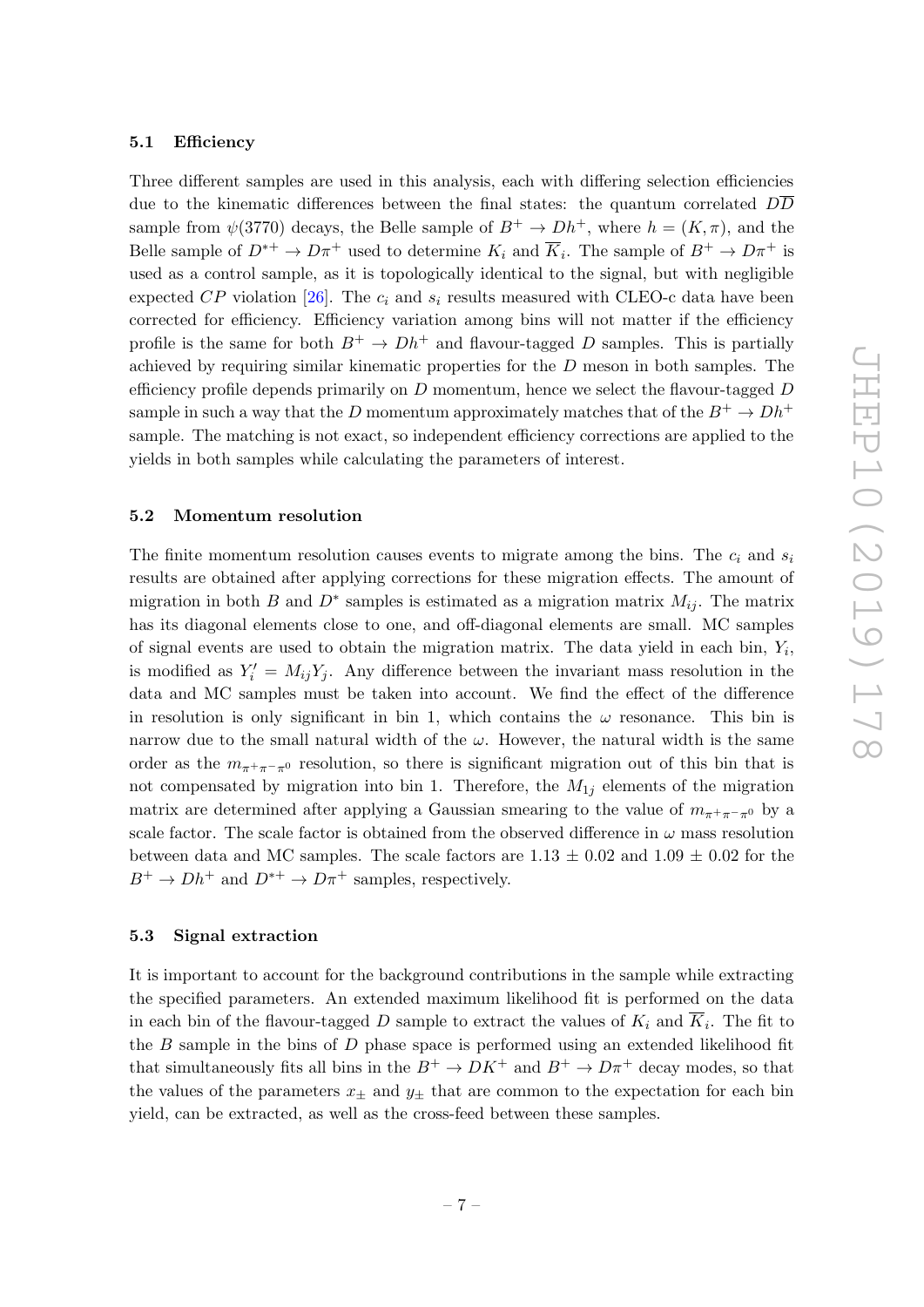#### <span id="page-11-0"></span>6 Event selection

We reconstruct the decays  $B^+ \to D K^+$  and  $B^+ \to D \pi^+$ , where the neutral D meson decays to the four-body final state of  $K_S^0 \pi^+ \pi^- \pi^0$ . In addition,  $D^{*+} \to D^0 \pi^+$  decays produced via the  $e^+e^- \to c\bar{c}$  continuum process are selected to determine the  $K_i$  and  $\overline{K}_i$  parameters.

For charged particle candidates originating directly from the  $B$  and  $D$  decays, we require that the track be within 0.5 cm and  $\pm 3.0$  cm of the interaction point (IP) in the directions perpendicular to (radial) and parallel to the z-axis, respectively; the z-axis is defined to be opposite to the  $e^+$  beam direction. The charged tracks are classified as pions or kaons based on information from CDC, ACC, and TOF sub-detector systems. The pion (kaon) identification efficiency is  $92\%$  (84%) and the probability of misidentification as a kaon (pion) is 15% (8%) [\[27\]](#page-29-15).

We select  $K^0_S$  candidates from two oppositely charged tracks assumed to be pions. The invariant mass of the two tracks is required to be within the range  $0.487{\text{-}}0.508\,\text{GeV}/c^2$ corresponding to  $\pm 3\sigma$  of the known  $K^0_S$  mass [\[12\]](#page-29-2), where  $\sigma$  is the mass resolution. A neural network [\[28\]](#page-29-16) based selection is applied on the daughter tracks to remove background from random combinations [\[29,](#page-30-0) chapter 4]. The input variables to the neural network are the  $K^0_S$ momentum in the lab frame, the distance between the two track helices along the z-axis at their point of closest approach, the  $K^0_S$  flight length in the radial direction, the angle between the  $K^0_S$  momentum and the vector joining the IP to the  $K^0_S$  decay vertex, the angle between pion momentum and the boost direction of lab frame in  $K^0_S$  rest frame and pion momentum in  $K^0_S$  rest frame, the distances of closest approach in the radial direction between IP and the two pion helices, the number of hits in CDC for each pion track, and the presence of hits in the SVD for each pion track. The  $K^0_S$  selection efficiency is 87%, which is determined from an MC sample of generic  $B\overline{B}$  events.

The  $\pi^0$  candidates are reconstructed from pairs of photons detected in the ECL. We select candidates with diphoton invariant mass  $M_{\pi^0}$  in the range 0.119–0.148 GeV/ $c^2$ , which corresponds to  $3\sigma$  about the nominal  $\pi^0$  mass [\[12\]](#page-29-2). The photon energy thresholds are optimized separately for  $\pi^0$  candidates detected in combinations of the barrel, forward endcap (FWD EC) and backward endcap (BWD EC) regions of the ECL as given in table [3](#page-12-0) by maximizing the significance  $S/\sqrt{S+B}$ , where S and B are the number of signal and background events selected from MC samples in the signal region, respectively. (The criteria that define the signal region are described later in this section.) Studies of MC samples indicate that candidates in the other ECL sector combinations make up only 1.5% of the total, and a common energy threshold of 50 MeV is applied on these. All selected combinations of  $K_S^0 \pi^+ \pi^- \pi^0$  candidates are retained for further study. In addition, kinematic constraints are applied to the  $K^0_S$ ,  $\pi^0$ , and D invariant masses and decay vertices to improve the momentum resolution of the B candidates, as well as the invariant masses used to bin the D phase space.

The  $D^{*+} \to D^0 \pi^+$  decay uses the charge of the accompanying pion to identify the flavour of the  $D$  meson. This pion is referred to as a slow pion because of the limited phase space of the decay that results in it having lower momentum on average than other final-state particles. To improve the momentum resolution of the slow pion, it is required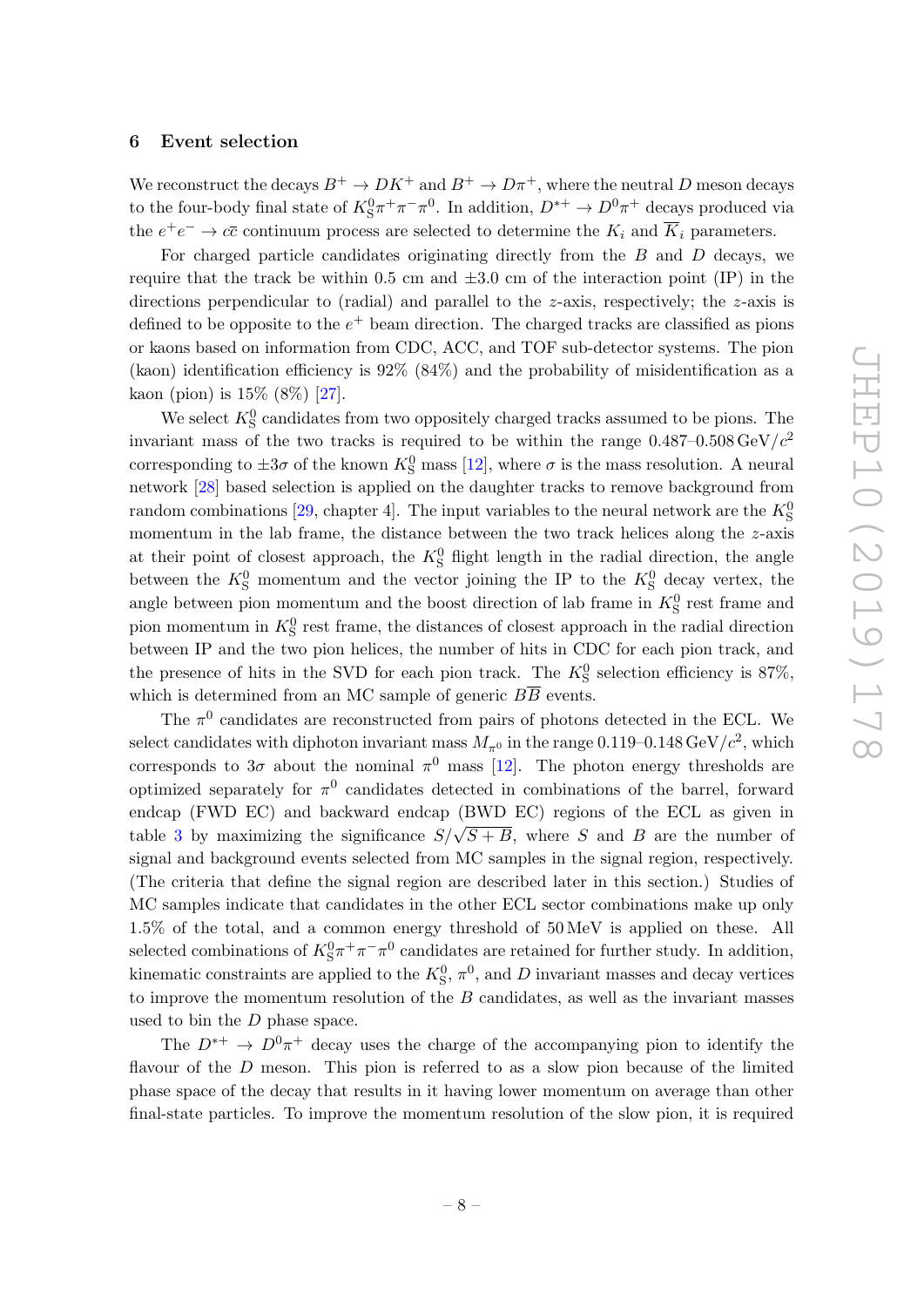| $\gamma_1$    | $\gamma_2$    |     | $E_{\gamma_1}$ (MeV) $E_{\gamma_2}$ (MeV) |
|---------------|---------------|-----|-------------------------------------------|
| Barrel        | Barrel        | 70  | 65                                        |
| FWD EC Barrel |               | 220 | 65                                        |
| Barrel        | – BWD EC      | 65  | 95                                        |
|               | FWD EC FWD EC | 150 | 210                                       |

<span id="page-12-0"></span>Table 3. Optimized  $E_{\gamma}$  thresholds for the photon candidates. The FWD EC, barrel, and BWD EC regions of the ECL are defined in the polar angle ranges  $(12.4\degree, 31.4\degree), (32.2\degree, 128.7\degree),$  and (130.7◦ , 155.1◦ ), respectively.



<span id="page-12-1"></span>**Figure 2.** Distributions of the measured D meson momenta  $p<sub>D</sub>$  in the lab frame for (blue)  $D^{*+}$ and (red)  $B^+ \to Dh^+$  signal MC samples.

to have at least one hit in the SVD. Signal  $D^{*+}$  candidates are identified by two kinematic variables:  $M_D$ , the invariant mass of the D candidate, and  $\Delta M$ , the difference in the invariant masses of  $D^{*+}$  and D meson candidates. The events that satisfy the criteria,  $1.80 < M_D < 1.95 \,\text{GeV}/c^2$  and  $\Delta M < 0.15 \,\text{GeV}/c^2$  are retained. The D meson momentum in the lab frame is chosen to be in the range  $1-4 \,\text{GeV}/c$  to approximately match the range of D momentum in the  $B^+ \to Dh^+$  sample, as illustrated in figure [2.](#page-12-1)

The  $D$  and  $\pi^+$  candidates are constrained to come from a common vertex to form the  $D^{*+}$  candidate. On average, there are 1.6  $D^{*+}$  candidates in an event. If there is more than one candidate in an event, the candidate with the smallest  $\chi^2$  value from the  $D^{*+}$  vertex fit is retained. This criterion selects the correct signal candidate in 69% of the events with multiple candidates. The overall selection efficiency is 3.7%, which includes the secondary branching fraction of  $K^0_S \to \pi^+ \pi^-$ .

A D candidate is combined with a charged kaon (pion) track to form a  $B^+ \to D K^+$  $(B^+ \to D\pi^+)$  candidate. The invariant mass of the D candidate is required to be in the range 1.835–1.890 GeV/ $c^2$ . The signal candidates are identified using two kinematic variables, the energy difference  $\Delta E$  and beam-energy-constrained mass  $M_{\text{bc}}$ , which are defined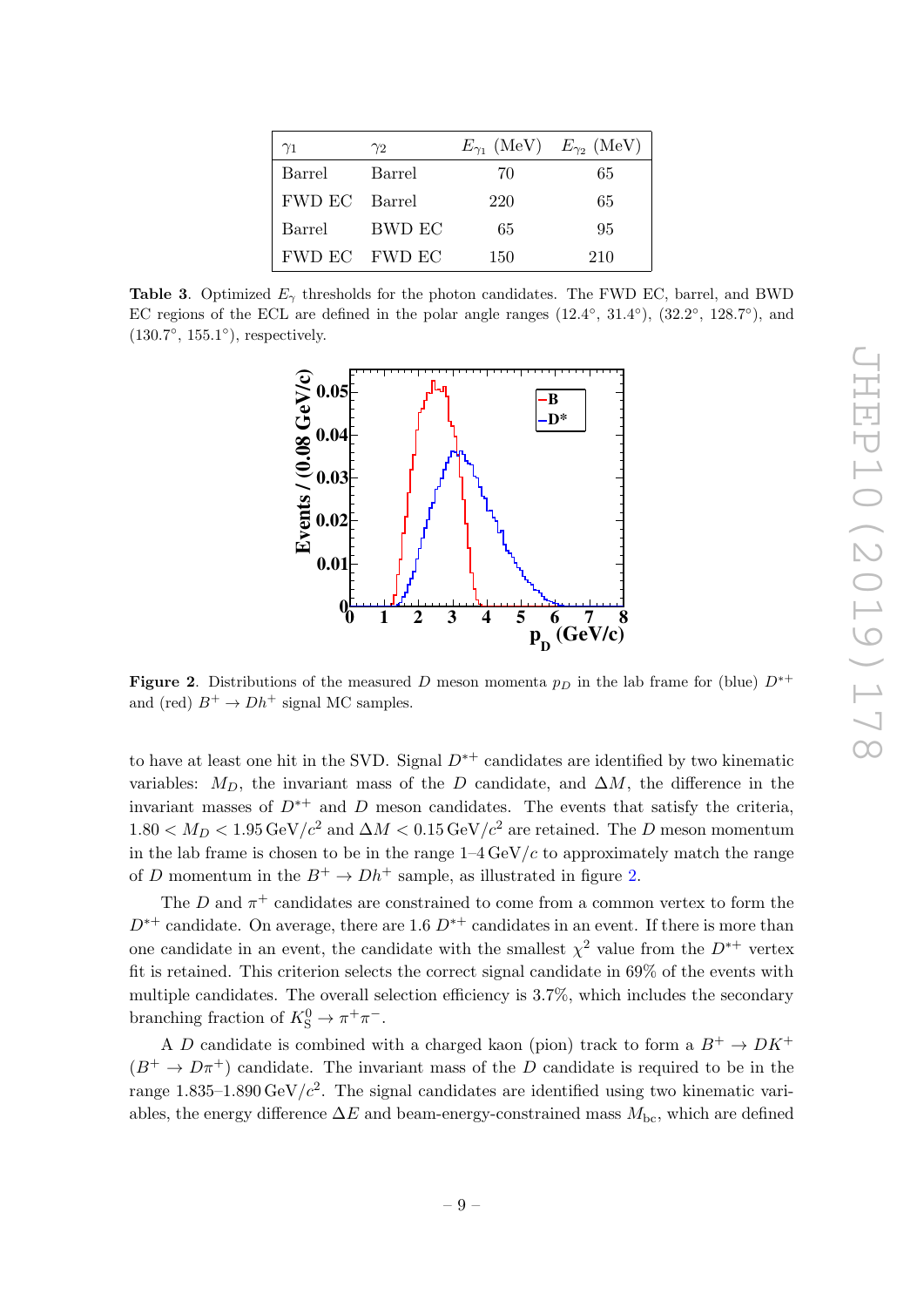as  $\Delta E = E_B - E_{\text{beam}}$  and  $M_{\text{bc}} = c^{-2} \sqrt{E_{\text{beam}}^2 - |\vec{p}_B|^2 c^2}$ , where  $E_B$  ( $\vec{p}_B$ ) is the energy (momentum) of the B candidate and  $E_{\text{beam}}$  is the beam energy in the centre-of-mass frame. We select candidates that satisfy the criteria  $M_{\rm bc} > 5.27 \,\mathrm{GeV}/c^2$  and  $-0.13 < \Delta E < 0.30 \,\mathrm{GeV}$ . The asymmetric  $\Delta E$  window is chosen to avoid the peaking structure appearing at lower values from partially reconstructed  $B^+ \to D^{(*)}K^{(*)+}$  decays. The signal region used while performing optimization of the selection is  $|\Delta E| < 0.05$  GeV. The average B candidate multiplicity is 1.3. In events with more than one candidate, we retain the candidate with the smallest value of  $\left(\frac{M_{\rm bc}-M_{B}^{\rm PDG}}{\sigma_{M_{\rm bc}}} \right)$  $\Big)^2 + \Big(\frac{M_D - M_D^{\rm PDG}}{\sigma_{M_D}}$  $\Big)^2+\Big(\frac{M_{\pi^0}-M_{\pi^0}^{\rm PDG}}{\sigma_{M_{\pi^0}}}$  $\int_{0}^{2}$ . Here, the masses  $M_i^{\text{PDG}}$  are those reported by the Particle Data Group [\[12\]](#page-29-2) and the resolutions  $\sigma_{M_{\text{bc}}}, \sigma_{M_D},$ and  $\sigma_{M_{\pi^0}}$  are obtained from MC simulated samples of signal events. The best candidate selection criterion is 80% efficient in selecting the correctly reconstructed candidate.

The background from  $e^+e^- \rightarrow q\bar{q}$   $(q = u, d, s, c)$  continuum processes is suppressed by exploiting the difference in event topology compared to  $e^+e^- \to \Upsilon(4S) \to B\overline{B}$  events. The continuum events are jet-like in nature, whereas  $B\overline{B}$  events have a spherical topology, due to the low momentum of the B mesons produced via the  $\Upsilon(4S)$  resonance. A neuralnetwork-based algorithm [\[28\]](#page-29-16) is used to discriminate between continuum background and B events. We also use variables related to the displaced vertices of B decays from the IP and the associated leptons/kaons from the non-signal  $B$  meson in the event, which give an additional handle to distinguish continuum events.

The eight input variables to the neural network are the likelihood ratio obtained via Fisher discriminants [\[30\]](#page-30-1) formed from modified Fox-Wolfram moments [\[31,](#page-30-2) [32\]](#page-30-3), the absolute value of the cosine of the angle between the B candidate and the z axis in the  $e^+e^-$  centreof-mass frame, the absolute value of the cosine of the angle between the thrust axis of the B candidate and that of the rest of the event in the centre-of-mass frame, the vertex separation between the two B candidates [\[33\]](#page-30-4) along z-axis, the absolute value of the B flavour-dilution factor [\[34\]](#page-30-5), the difference between the sum of the charges of particles in the hemisphere about the  $D$  direction in the centre-of-mass frame and the one in the opposite hemisphere, excluding the particles used for the reconstruction of  $B$ , the product of the charge of the B and the sum of the charges of all kaons not used for reconstruction of  $B$ , and the cosine of the angle between the  $D$  direction and the direction opposite to that of the  $\Upsilon(4S)$  in the B rest frame.

Signal and continuum MC samples are used to train the neural network. We require the neural network output,  $C_{NN}$ , to be greater than  $-0.6$ , which reduces the continuum background by 67% with a loss of only 5% of the signal. The overall selection efficiency is 4.7% and 5.3% for  $B^+ \to D K^+$  and  $B^+ \to D \pi^+$  decays, respectively. These efficiencies include the secondary branching fraction of  $K_S^0 \to \pi^+\pi^-$ . The efficiencies in each bin and the migration matrix for the  $B^+ \to Dh^+$  selection are given in appendix [A.](#page-27-0)

# <span id="page-13-0"></span>7 Determination of  $K_i$  and  $\overline{K}_i$  from the  $D^{*+}$  sample

The fractions of  $D^0$  and  $\overline{D}^0$  events in each D phase space bin, represented as  $K_i$  and  $\overline{K}_i$ , are measured from the selected sample of  $D^{*+} \to D\pi^+$  candidates. The yield of signal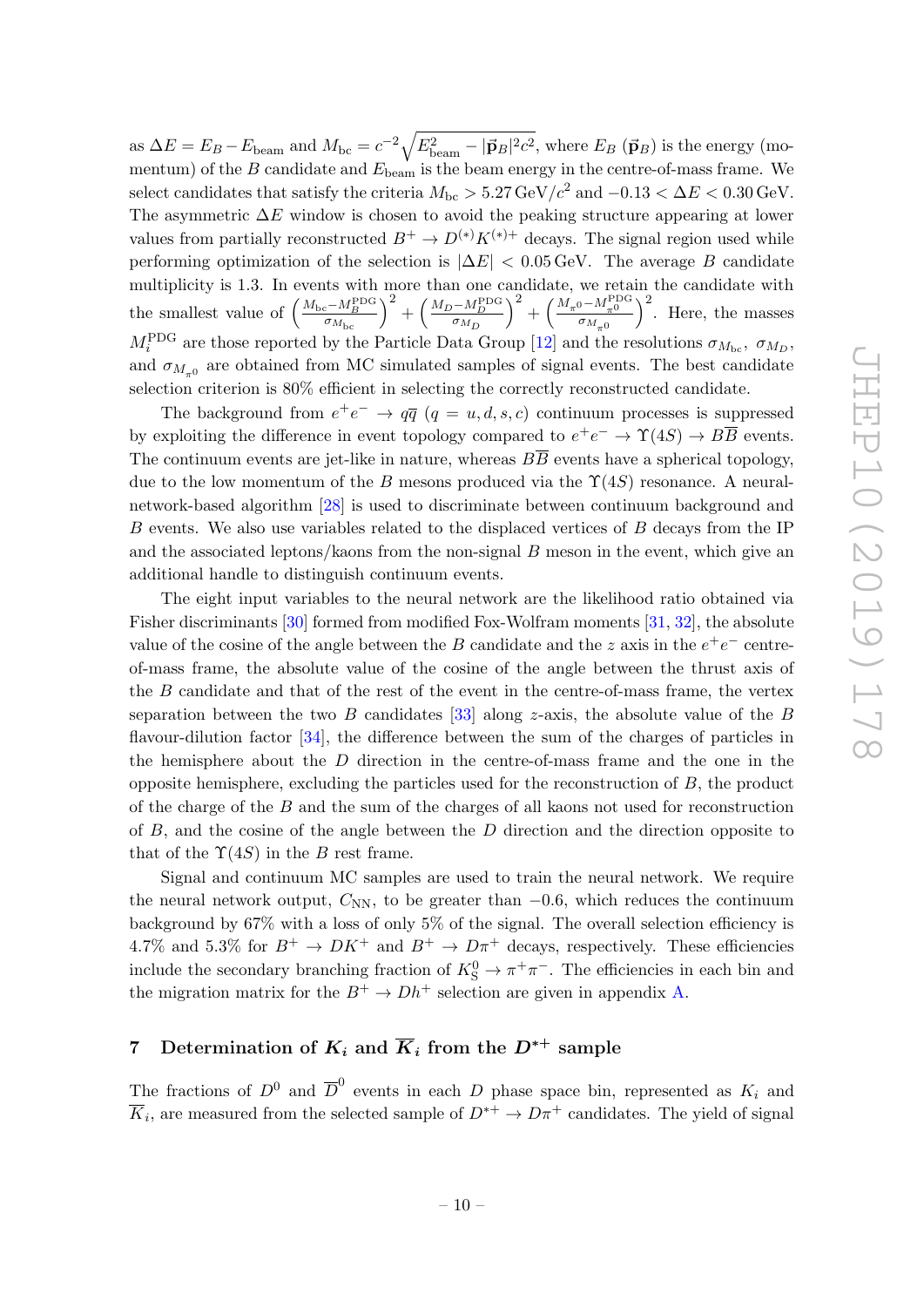events is obtained from a two-dimensional unbinned extended maximum-likelihood fit to the distribution of  $M_D$  and  $\Delta M$  for the selected candidates. The fit is performed independently in each bin. In general, there are two types of background: combinatorial, which is due to the random combination of final-state particles to form a  $D^{*+}$  candidate, and randomslow-pion, in which a correctly reconstructed D meson combines with a  $\pi^+$ , which is not from a common  $D^{*+}$  decay, to form a candidate. The combinatorial background peaks neither in the  $M_D$  nor  $\Delta M$  distributions, whereas the random-slow-pion background peaks only in the  $M_D$  distribution.

The signal component of the  $M_D$  distribution is described by a probability density function (PDF) that is the sum of a Crystal Ball (CB) [\[35,](#page-30-6) appendix E] function and two Gaussian functions with a common mean. The combinatorial background PDF is parametrized by a first-order polynomial. The signal PDF is also used to model the randomslow-pion background distribution in  $M_D$ . The  $\Delta M$  signal PDF is described by the sum of an asymmetric Gaussian and three Gaussian functions with a common mean. The combinatorial background  $\Delta M$  distribution is parametrized by the sum of a threshold function and two Gaussian PDFs. The threshold function is

$$
f(\Delta M) = (\Delta M - m_{\pi})^{\frac{1}{2}} + \alpha(\Delta M - m_{\pi})^{\frac{3}{2}} + \beta(\Delta M - m_{\pi})^{\frac{5}{2}},
$$
(7.1)

where  $m_{\pi}$  is the mass of a charged pion [\[12\]](#page-29-2), and  $\alpha$  and  $\beta$  are shape parameters. In the final fit to data, the shape parameters are fixed to the values obtained from MC. The Gaussian functions describe a small peak in the  $\Delta M$  combinatorial distribution, which is due to misreconstructed  $\pi^0$  candidates. The parameters of the Gaussian functions and the fraction of candidates in the peak are fixed to the values obtained from a MC sample. The random-slow-pion background PDF is the same as the threshold function used to describe the combinatorial background.

The signal  $M_D$  and  $\Delta M$  PDFs are correlated such that the width of the  $\Delta M$  distribution depends upon  $M_D$ . The width of the core Gaussian in the  $\Delta M$  signal PDF is parametrized as  $222$ 

$$
\sigma(\Delta M) = a_0 + a_2(M_D - M_D^{\rm PDG})^2, \tag{7.2}
$$

where  $a_0$  and  $a_2$  are parameters to be determined from data. The correlation between  $M_D$  and  $\Delta M$  distributions is found to be negligible in studies of background MC samples. Therefore, the one-dimensional PDFs are multiplied to obtain the total background PDF.

The yields, except that describing the peaking component in the combinatorial background  $\Delta M$  distribution and the shape parameters  $a_{0(2)}$ , as well as the means of the signal in both  $M_D$  and  $\Delta M$  are floated in the fit; all other parameters are fixed to the values obtained from fits to the corresponding MC sample. In each bin, the fit is performed simultaneously for  $D^0$  and  $\overline{D}^0$  categories to obtain the signal yield. Figure [3](#page-15-0) shows the fit projections compared to the data within bin 1. These projections are signal-enhanced by considering events in the signal region of the variable that is not plotted; the signal regions are defined as  $1.86 < M_D < 1.87 \,\text{GeV}/c^2$  and  $0.144 < \Delta M < 0.146 \,\text{GeV}/c^2$ . The large statistics of the sample makes it difficult for the model to fit data exactly, resulting in systematic deviations in the pull values from zero in the tails. Studies of MC samples have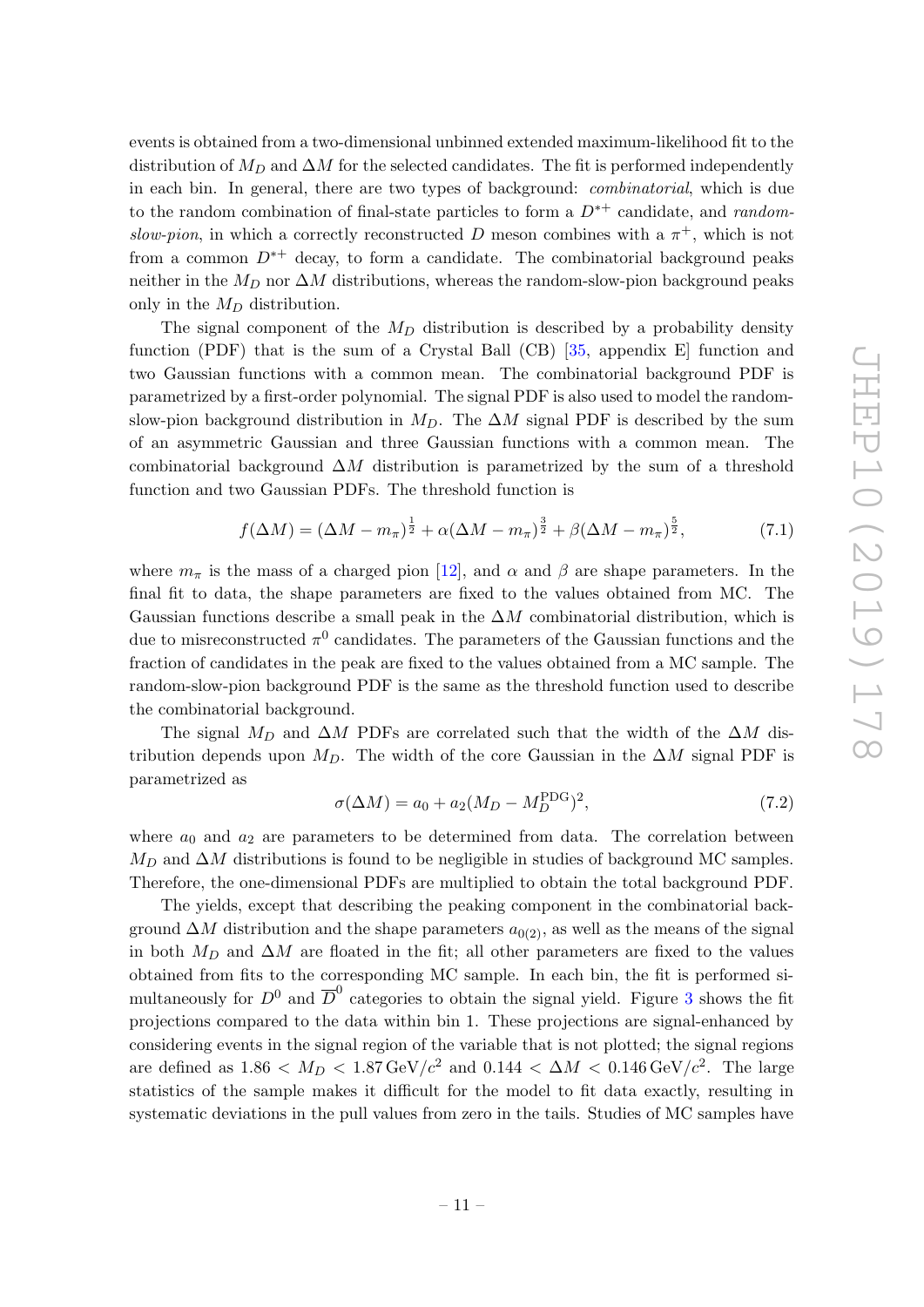

<span id="page-15-0"></span>**Figure 3.** Signal-enhanced fit projections of (a)  $M_D$  and (b)  $\Delta M$  distributions from  $D^{*\pm} \to D\pi^{\pm}$ data sample in bin 1. The black points with error bars are the data and the solid blue curves show the total fit. The error bars are barely visible as they are smaller than the size of the points. The dotted red, blue and magenta curves represent the signal, combinatorial and random-slow-pion backgrounds, respectively. The pull between the fit and the data is shown below the distributions.

| Bin no.        | $N_{D^0}$        | $N_{\overline{D}^0}$ | $K_i$               | $\overline{K}_i$    |
|----------------|------------------|----------------------|---------------------|---------------------|
| 1              | $51048 \pm 282$  | $50254 \pm 280$      | $0.2229 \pm 0.0008$ | $0.2249 \pm 0.0008$ |
| $\overline{2}$ | $137245 \pm 535$ | 58222±382            | $0.4410 \pm 0.0009$ | $0.1871 \pm 0.0007$ |
| 3              | $31027 \pm 297$  | $105147 \pm 476$     | $0.0954 \pm 0.0005$ | $0.3481 \pm 0.0009$ |
| 4              | $24203 \pm 280$  | $16718 \pm 246$      | $0.0726 \pm 0.0005$ | $0.0478 \pm 0.0004$ |
| 5              | 13517±220        | $20023 \pm 255$      | $0.0371 \pm 0.0003$ | $0.0611 \pm 0.0004$ |
| 6              | $21278 \pm 269$  | $20721 \pm 267$      | $0.0672 \pm 0.0005$ | $0.0679 \pm 0.0005$ |
| 7              | $15784 + 221$    | 13839±209            | $0.0403 \pm 0.0004$ | $0.0394 \pm 0.0004$ |
| 8              | $6270 \pm 148$   | $7744 \pm 164$       | $0.0165 \pm 0.0002$ | $0.0183 \pm 0.0002$ |
| 9              | $6849 \pm 193$   | $6698 \pm 192$       | $0.0070 \pm 0.0002$ | $0.0054 \pm 0.0001$ |

<span id="page-15-1"></span>**Table 4.**  $D^0$  and  $\overline{D}^0$  yield in each bin of D phase space along with  $K_i$  and  $\overline{K}_i$  values measured in D<sup>∗</sup> tagged data sample.

shown that the signal yield is unbiased and this systematic deviation in the pull values has negligible effect on the measured  $K_i$  and  $\overline{K}_i$  values. The efficiency- and migration-corrected yields are then used to determine the values of  $K_i$  and  $K_i$ , which are given in table [4.](#page-15-1) The values of  $K_i$  and  $\overline{K}_i$  are in reasonable agreement with those reported in ref. [\[13\]](#page-29-3); the only deviation larger than  $3\sigma$  is in bin 9, which contains only 1.2% of the data.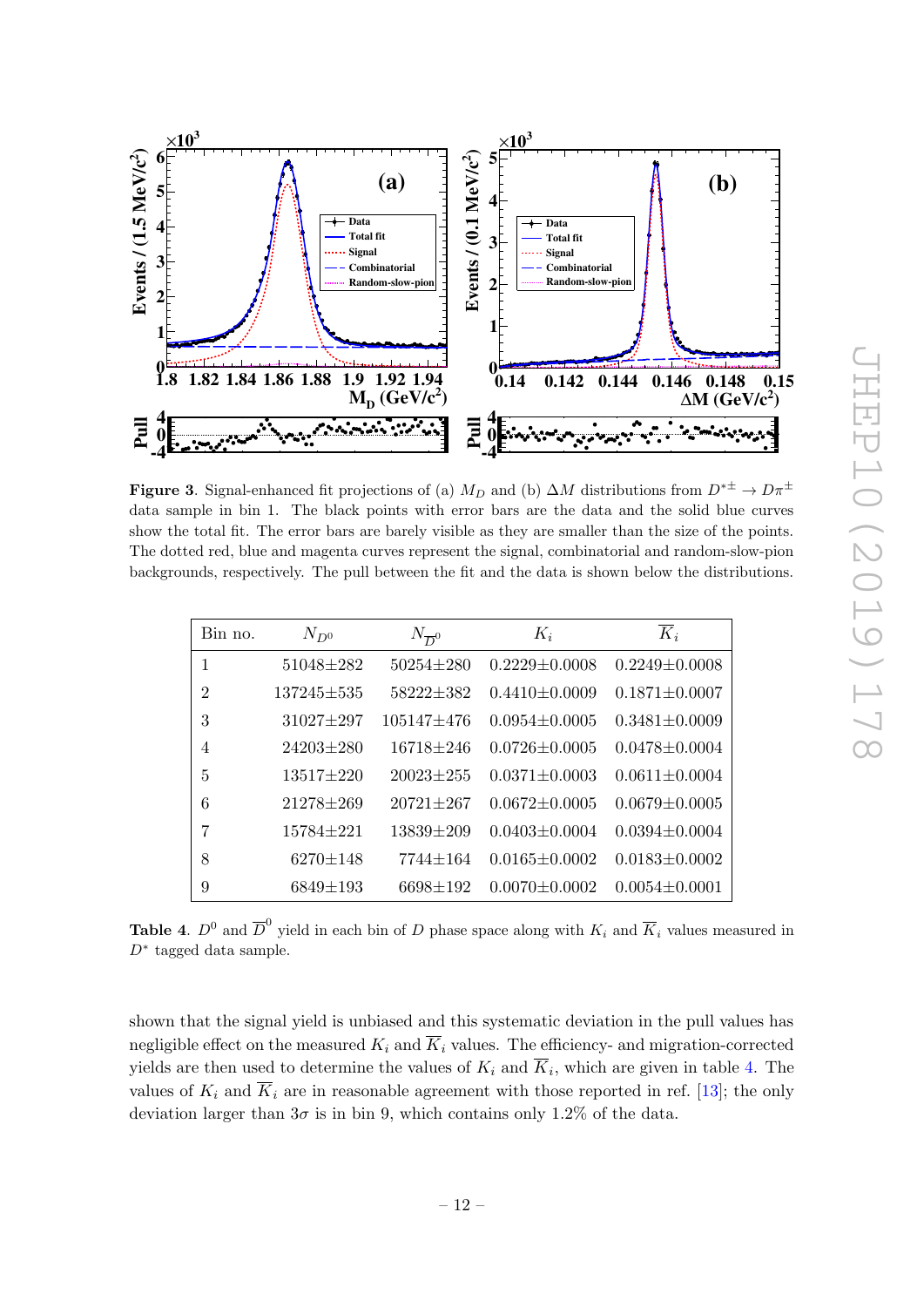# <span id="page-16-0"></span>8 Determination of  $(x_{\pm}, y_{\pm})$  from the  $B^{\pm} \to Dh^{\pm}$  sample

We select both  $B^+ \to D K^+$  and  $B^+ \to D \pi^+$  decays because they have an identical topology, but the latter is less sensitive to CP-violation measurements because  $r_B^{D\pi}$  is approximately twenty times smaller than  $r_B^{DK}$ . However, the  $B^+ \to D\pi^+$  branching fraction is an order of magnitude larger than that of  $B^+ \to D K^+$  and hence serves as an excellent calibration sample for the signal determination procedure. Furthermore, there is a significant background from  $B^+ \to D\pi^+$  decays in the  $B^+ \to D K^+$  sample from the misidentification of the charged pion as a kaon; a simultaneous fit to both samples allows this cross-feed to be directly determined from data.

The signal yield in each bin is obtained via a simultaneous two-dimensional fit to the nine D phase space bins with the data divided into  $B^+ \to D K^+$ ,  $B^- \to D K^-$ ,  $B^+ \to D \pi^+$ and  $B^- \to D\pi^-$  candidates, so there are 36 samples in total. The signal extraction is done by fitting  $\Delta E$  and  $C_{NN}$ . The distribution of  $C_{NN}$  cannot be described readily by an analytic PDF. Therefore, we transform  $C_{NN}$  as

$$
C'_{\rm NN} = \log\left(\frac{C_{\rm NN} - C_{\rm NN, low}}{C_{\rm NN, high} - C_{\rm NN}}\right),\tag{8.1}
$$

where  $C_{NN,low} = -0.6$  and  $C_{NN,high} = 0.9985$  are the minimum and maximum values of  $C_{NN}$  in the sample, respectively. The signal and background distributions of  $C'_{NN}$  can be described by combinations of Gaussian PDFs. The three background components considered are:

- continuum background from  $e^+e^- \rightarrow q\bar{q}$  processes, where  $q = (u, d, s, c)$
- *combinatorial*  $B\overline{B}$  background, in which the final state particles could be coming from both  $B$  mesons in an event; and
- cross-feed peaking background from  $B^+ \to Dh^+$ , where  $h = \pi$ , K, in which the charged kaon is misidentified as a pion or vice versa.

There is no significant correlation between  $\Delta E$  and  $C'_{\rm NN}$ , so the two-dimensional PDF for each of the components is the product of one-dimensional  $\Delta E$  and  $C'_{NN}$  PDFs. The sum of a CB function and two Gaussian functions with a common mean is used as the PDF to model the  $\Delta E$  signal component in both B samples. The sum of a Gaussian and an asymmetric Gaussian with different mean values is used to parametrize the PDF that describes the  $C'_{NN}$  signal component. The continuum background distribution is modeled with a first-order polynomial in  $\Delta E$  and by the sum of two Gaussian PDFs with different mean values in  $C'_{NN}$ . The  $\Delta E$  distribution of combinatorial  $B\overline{B}$  background in  $B^+ \to D\pi^+$ is described by an exponential function. There is a small peaking structure due to misreconstructed  $\pi^0$  events, and this is modeled by a CB function. A first-order polynomial is added to the above two PDFs in the case of  $B^+ \to D K^+$  decays. The  $C'_{NN}$  distribution for each of the samples is modeled by an asymmetric Gaussian function. The cross-feed peaking background in  $\Delta E$  is modeled with the sum of three Gaussian functions, whereas the signal PDF itself is used for the  $C'_{NN}$  distribution.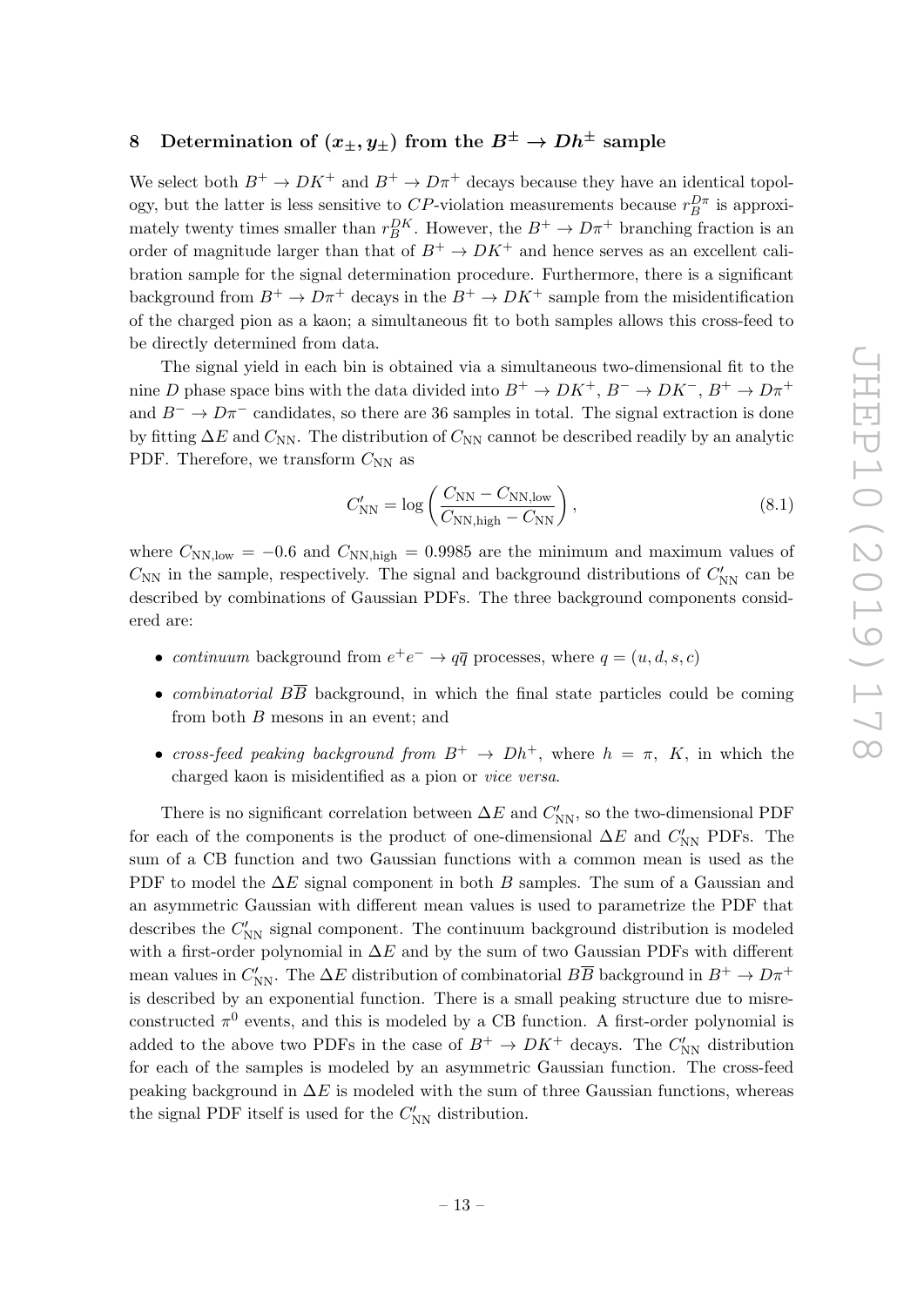

<span id="page-17-0"></span>**Figure 4.** Signal-enhanced fit projections of (a)  $\Delta E$  and (b)  $C'_{NN}$  for the  $B^{\pm} \to D\pi^{\pm}$  data sample in bin 1. The black points with error bars are the data and the solid blue curves are the total fit. The dotted red, blue, magenta, and green curves represent the signal, continuum, combinatorial  $B\overline{B}$  backgrounds and cross-feed peaking background components, respectively. The pull between the data and the fit is shown for both the projections.

All yields are determined from the fit to data. The signal mean value and polynomial parameter for continuum background  $\Delta E$  distribution are determined from the fit to data, while all other shape parameters are fixed to those obtained from fits to appropriate MC samples. A scaling factor is applied on the  $\Delta E$  signal resolution, which is a free parameter in the fit. All  $C'_{NN}$  parameters are fixed to the values obtained from MC. An additional shift is applied on the continuum background mean value as well as a scaling factor to the resolution. Both these parameters are determined from data, which ensures that any possible data-MC difference is taken into account. We do not perform an independent fit in each bin because the event yields become too small to determine all the free parameters. Therefore, common shape parameters are used for each bin except for the combinatorial  $B\overline{B}$  background component in bin 1. A separate exponential parameter is used in bin 1 due to the difference in slope compared to other bins. These exponential parameters are also floated in the fit in addition to those mentioned earlier. The signal-enhanced fit projections for the data in bin 1 are shown in figures [4](#page-17-0) and [5,](#page-18-0) where the signal regions are defined as  $|\Delta E|$  < 0.05 GeV and  $C'_{NN} > 0$ . The fitted signal yields are summarized in table [5.](#page-18-1) The total numbers of  $B^{\pm} \to D\pi^{\pm}$  and  $B^{\pm} \to D K^{\pm}$  signal events are 9981  $\pm$  134 and 815  $\pm$  51, respectively.

The Cartesian parameters  $x_{\pm}$  and  $y_{\pm}$  are extracted from the simultaneous fit by expressing the signal yield using eqs.  $(2.5)$  and  $(2.6)$ ; the procedure includes corrections for efficiency and migration between bins. The input parameters to the expressions in eqs. [\(2.5\)](#page-6-1) and [\(2.6\)](#page-6-2) include the values of  $K_i$  and  $\overline{K}_i$  obtained from the flavour-tagged D sample and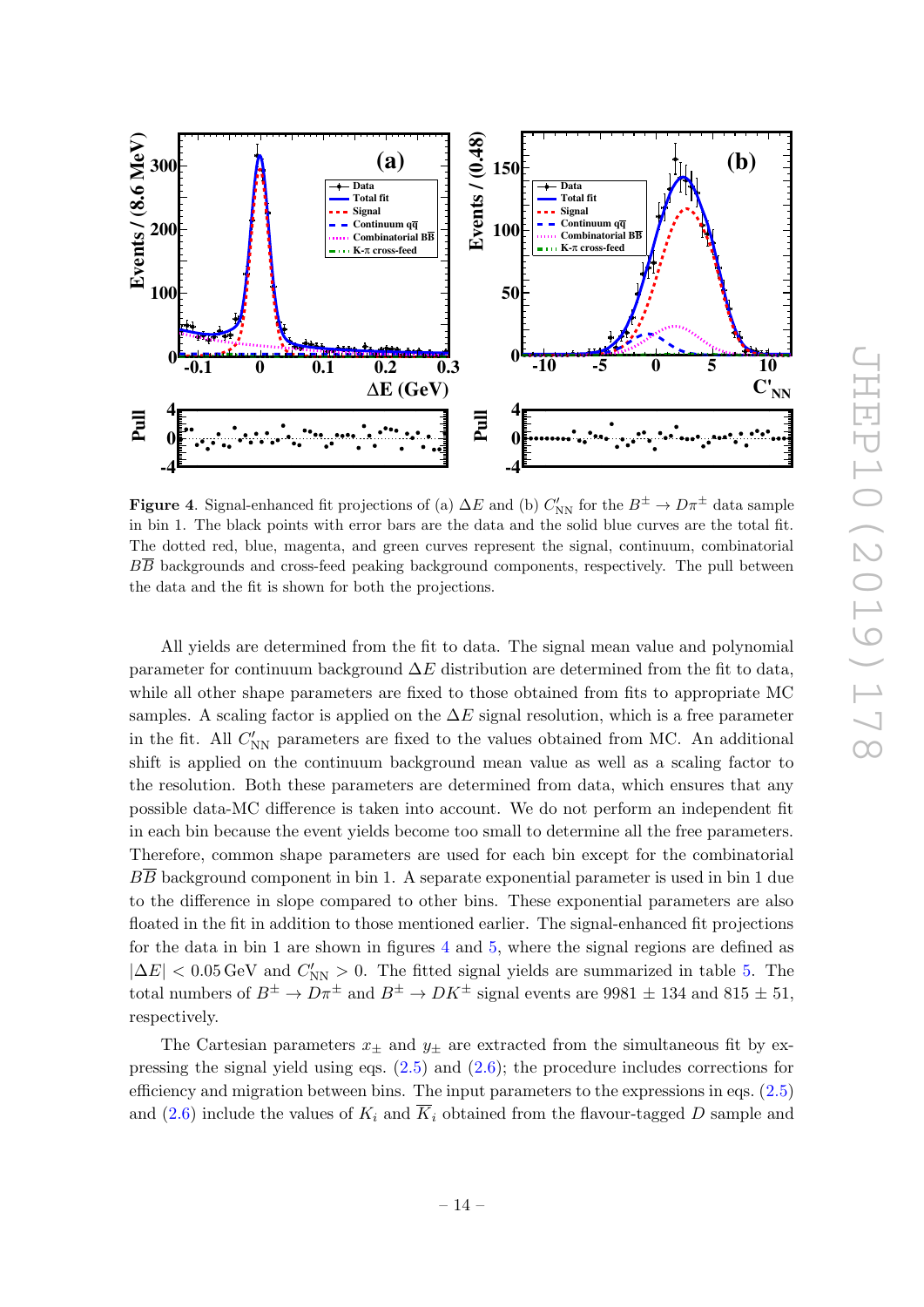

<span id="page-18-0"></span>**Figure 5.** Signal-enhanced fit projections of (a)  $\Delta E$  and (b)  $C'_{NN}$  for the  $B^{\pm} \to D K^{\pm}$  data sample in bin 1. The black points with error bars are the data and the solid blue curves are the total fit. The dotted red, blue, magenta, and green curves represent the signal, continuum, combinatorial  $B\overline{B}$  backgrounds and cross-feed peaking background components, respectively. The pull between the data and the fit is also shown for both the projections.

|                | $B^{\pm} \to D\pi^{\pm}$ |              | $B^{\pm} \to D K^{\pm}$ |            |
|----------------|--------------------------|--------------|-------------------------|------------|
| Bin no.        | $N_i^+$                  | $N_i^-$      | $N_i^+$                 | $N_i^-$    |
| 1              | $772 + 33$               | $860 \pm 34$ | $80 + 13$               | $58 + 12$  |
| $\overline{2}$ | $1077 + 41$              | $2088 + 55$  | $98 + 16$               | $190 + 21$ |
| 3              | $1639 \pm 49$            | $450 + 28$   | $121 \pm 18$            | $57 + 13$  |
| 4              | $263 \pm 24$             | $451 \pm 29$ | $21 + 9$                | $30 + 11$  |
| 5              | $377 + 27$               | $256 + 23$   | $23 + 9$                | $18\pm9$   |
| 6              | $338 + 26$               | $321 \pm 26$ | $35 + 11$               | $23 + 9$   |
| 7              | $253 + 21$               | $255 + 22$   | $16\pm9$                | $5 + 7$    |
| 8              | $154 + 17$               | $109 + 15$   | $9 \pm 6$               | $13 + 7$   |
| 9              | 162±19                   | $138 + 19$   | $21 + 9$                | $30 + 10$  |

<span id="page-18-1"></span>**Table 5.** Signal yields in each D phase space bin for  $B^{\pm} \to D\pi^{\pm}$  and  $B^{\pm} \to DK^{\pm}$  data samples obtained from a simultaneous fit to the nine bins.

the D strong-phase difference parameters  $c_i$  and  $s_i$  [\[13\]](#page-29-3). The results are summarized in table [6,](#page-19-0) and the statistical likelihood contours are shown in figure [6.](#page-19-1) The statistical correlation matrices are given in tables [7](#page-19-2) and [8.](#page-21-1) The measured and expected yields for the binned  $B^+$  and  $B^-$  data are compared in figures [7](#page-20-0) and [8.](#page-20-1)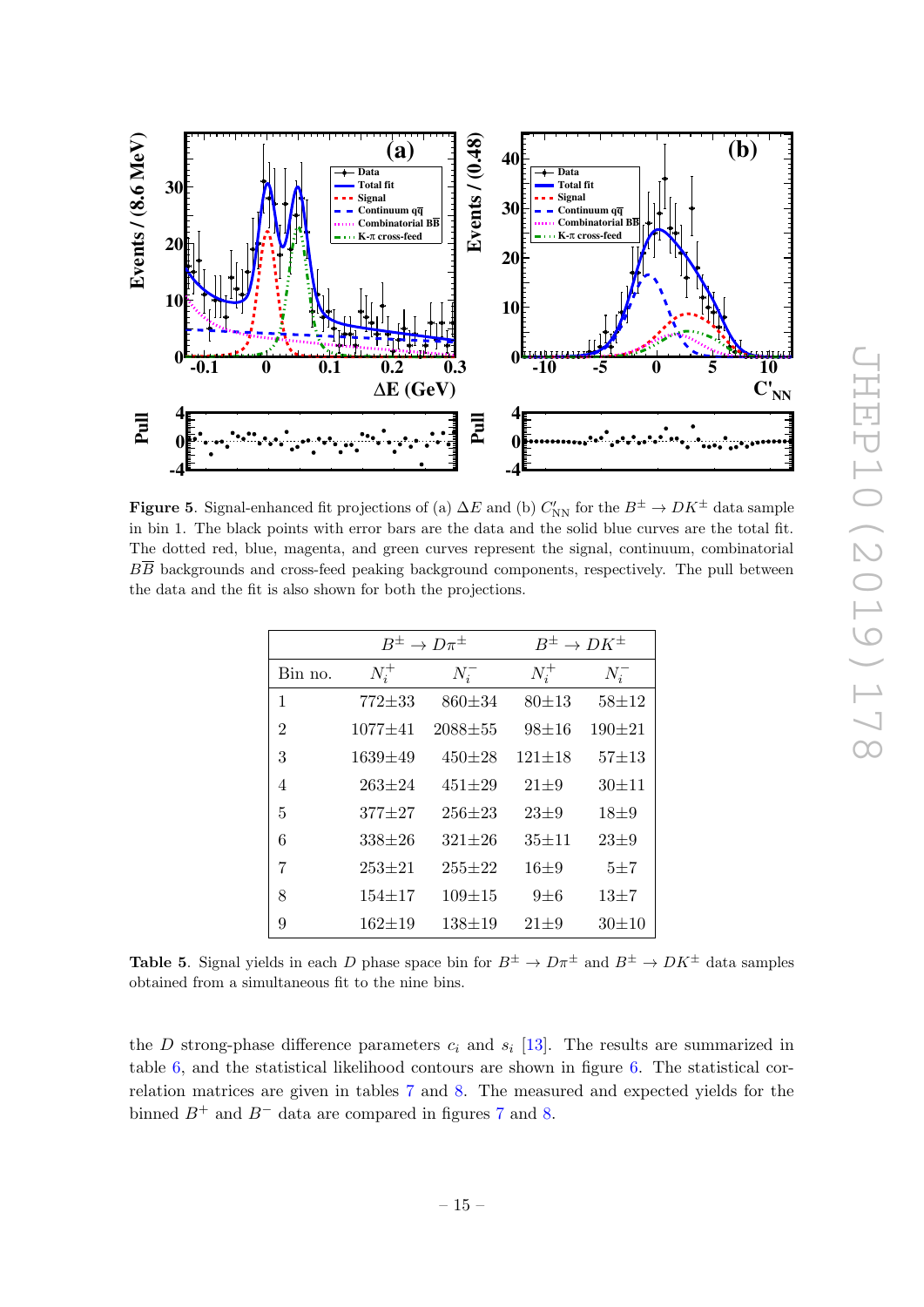|         | $B^{\pm} \to D\pi^{\pm}$                                                                  | $B^{\pm} \rightarrow D K^{\pm}$                                        |
|---------|-------------------------------------------------------------------------------------------|------------------------------------------------------------------------|
| $x_{+}$ | $0.039 \pm 0.024$ $^{+0.018}_{-0.013}$ $^{+0.014}_{-0.012}$                               | $-0.030 \pm 0.121_{ -0.018}^{ +0.017}$ +0.019                          |
| $y_+$   | $-0.196_{\frac{-0.059}{-0.059}}_{\frac{-0.059}{-0.034}}$ $-0.034_{\frac{-0.030}{-0.030}}$ | $0.220_{-0.541}^{+0.182} \pm 0.032_{-0.071}^{+0.072}$                  |
| $x_{-}$ | $-0.014 \pm 0.021_{-0.010}^{+0.018}$ +0.019                                               | $0.095 \pm 0.121_{\,-0.016\,-0.025}^{\,+0.017\,+0.023}$                |
|         | $y_{-}$ $-0.033 \pm 0.059_{-0.019}^{+0.018}$ $_{-0.019}^{+0.019}$                         | $0.354$ $_{-0.197}^{+0.144}$ $_{-0.021}^{+0.015}$ $_{-0.049}^{+0.032}$ |

<span id="page-19-0"></span>**Table 6.**  $x_{\pm}$  and  $y_{\pm}$  parameters from a combined fit to  $B^{\pm} \to D\pi^{\pm}$  and  $B^{\pm} \to DK^{\pm}$  data samples. The first uncertainty is statistical, the second is systematic, and the third is due to the uncertainty on the  $c_i$ ,  $s_i$  measurements.



<span id="page-19-1"></span>Figure 6. One (solid line), two (dashed line), and three (dotted line) standard deviation likelihood contours for the  $(x_{\pm}, y_{\pm})$  parameters for (a)  $B^{\pm} \to D\pi^{\pm}$  and (b)  $B^{\pm} \to D K^{\pm}$  decays. The point marks the best fit value and the cross marks the expected value from the world average values of  $\phi_3$ ,  $r_B^{DK}$ , and  $\delta_B^{DK}$  [\[36\]](#page-30-7).

|         | $x_{+}$ | $y_+$    | $x_{-}$ | $y_-$    |
|---------|---------|----------|---------|----------|
| $x_{+}$ |         | $-0.364$ | 0.314   | 0.050    |
| $y_+$   |         | 1        | 0.347   | 0.055    |
| $x_{-}$ |         |          | 1       | $-0.032$ |
|         |         |          |         |          |

<span id="page-19-2"></span>**Table 7.** Statistical correlation matrix for  $(x_+, y_+, x_-, y_-)$  measured from the  $B^{\pm} \to D\pi^{\pm}$  data sample.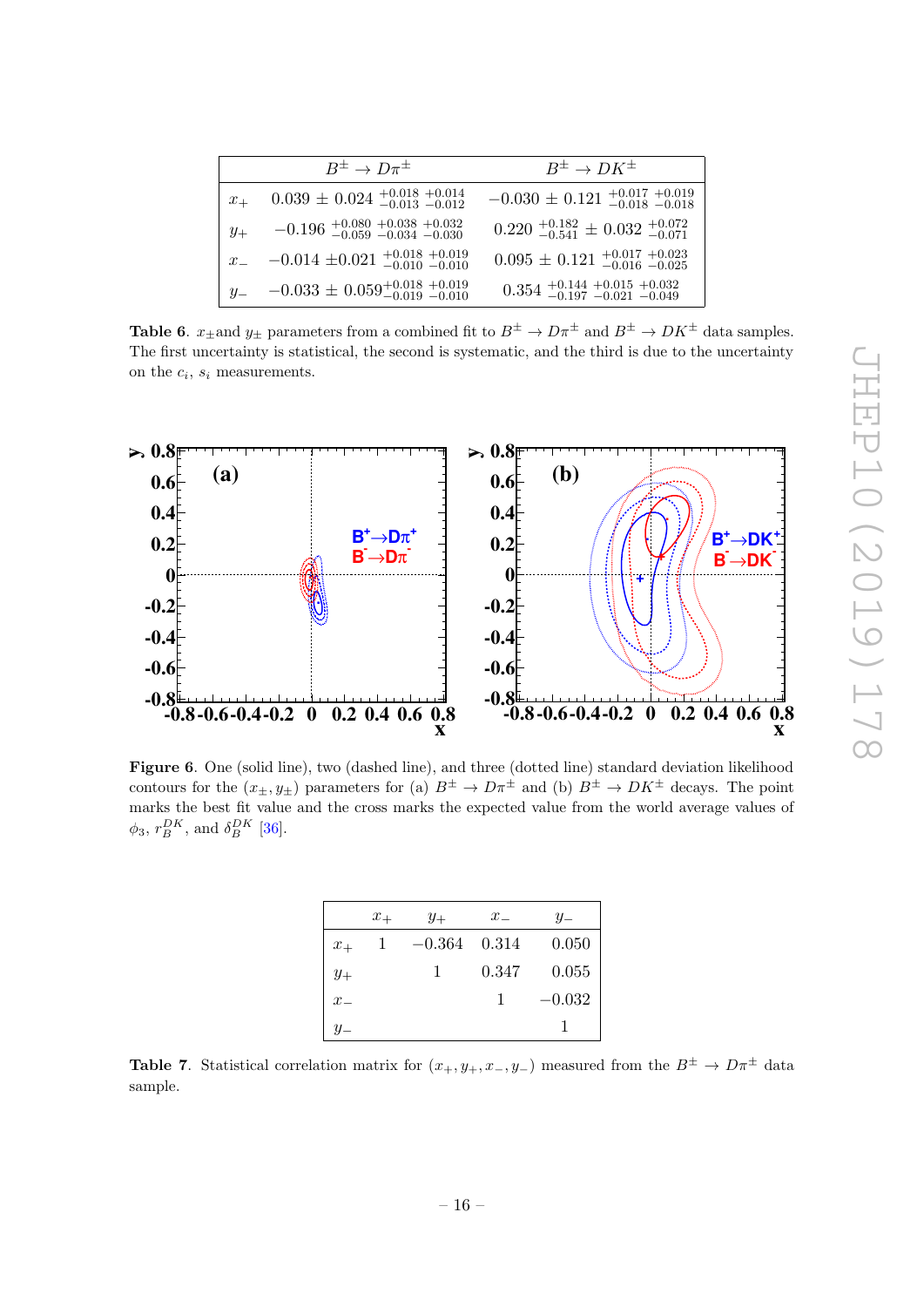

<span id="page-20-0"></span>**Figure 7.** Measured and expected yields in bins for (a)  $B^+ \to D\pi^+$  and (b)  $B^- \to D\pi^-$  data samples. The data points with error bars are the measured yields, and the solid histogram is the expected yield from the best fit  $(x_{\pm}, y_{\pm})$  parameter values.



<span id="page-20-1"></span>Figure 8. Measured and expected yields in bins for (a)  $B^+ \to D K^+$  and (b)  $B^- \to D K^-$  data samples. The data points with error bars are the measured yields, and the solid histogram is the expected yield from the best fit  $(x_{\pm}, y_{\pm})$  parameter values.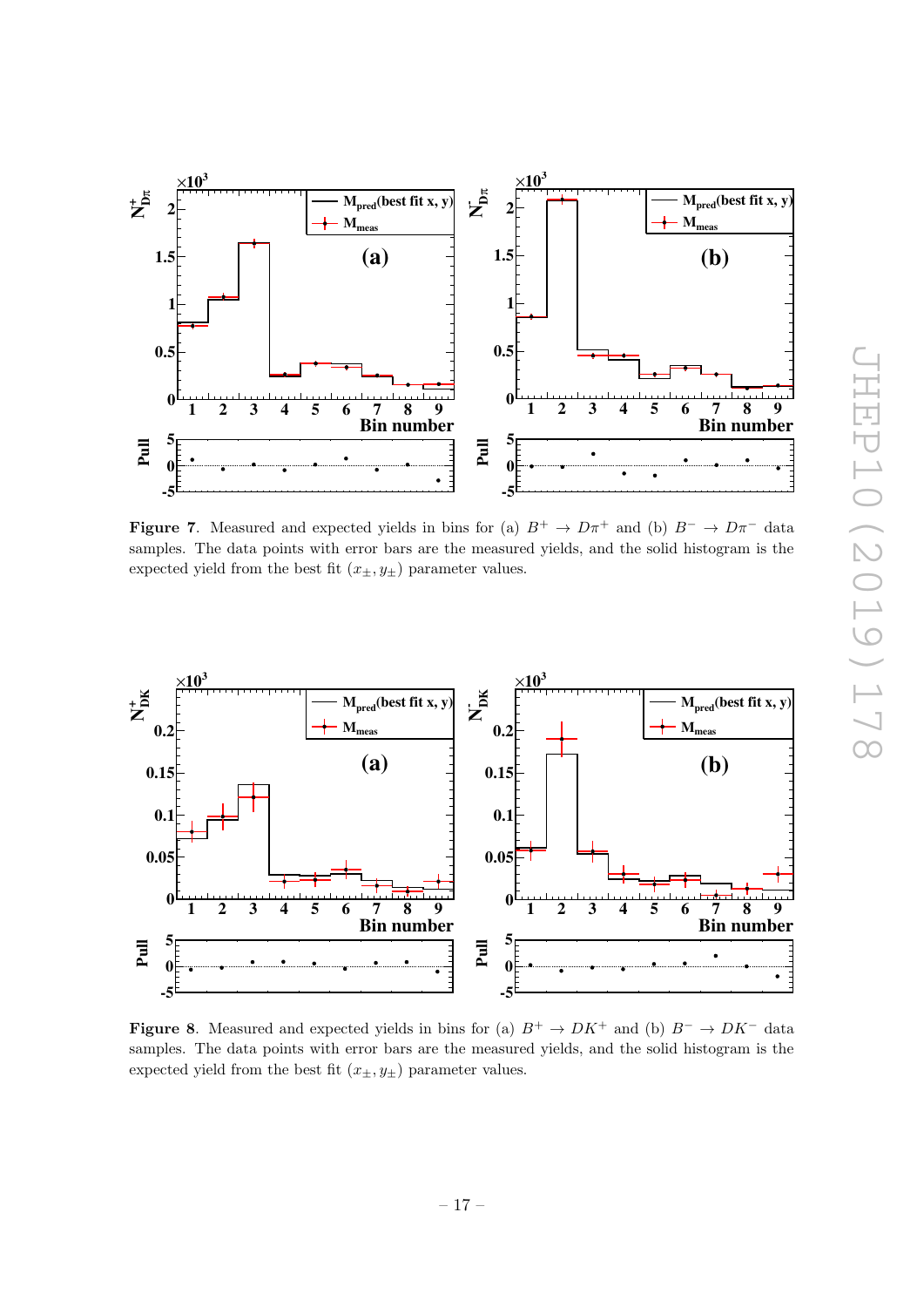|         | $x_{+}$ | $y_+$ | $x_-$    |          |
|---------|---------|-------|----------|----------|
| $x_{+}$ |         | 0.486 | 0.172    | $-0.231$ |
| $y_+$   |         | 1     | $-0.127$ | 0.179    |
| $x_{-}$ |         |       |          | 0.365    |
|         |         |       |          |          |

<span id="page-21-1"></span>**Table 8.** Statistical correlation matrix for  $(x_+, y_+, x_-, y_-)$  measured from the  $B^{\pm} \to D K^{\pm}$  data sample.

#### <span id="page-21-0"></span>9 Systematic uncertainties

We consider several possible sources of systematic uncertainty, as listed in table [9,](#page-22-1) along with their contributions. The remainder of this section describes how these uncertainties are estimated.

The limited size of the signal MC sample used for estimating the efficiency and the migration matrix is a source of systematic uncertainty. Efficiencies in  $B$  and  $D^*$  samples are varied by their statistical uncertainty  $(\pm 1\sigma)$  in each bin independently. The resultant negative and positive deviations in  $(x_{\pm}, y_{\pm})$  are separately summed in quadrature. Similarly, the migration matrix elements are varied by their statistical uncertainty in  $B$  and D<sup>∗</sup> samples, one element at a time. The resultant positive and negative deviations are considered separately.

The systematic uncertainty due to the difference in mass resolution between data and the MC samples is considered by varying the width on the  $\pi^+\pi^-\pi^0$  invariant mass distribution by the uncertainty on the resolution scale factor obtained in data, when compared to that in MC. The resultant deviations in  $(x_{\pm}, y_{\pm})$  are taken as the systematic uncertainty from this source. All the other resonances are wide and the resolution difference is an order of magnitude smaller than the resolution, thus the modelling of resolution does not affect our measurements. The systematic effect of the uncertainty on the  $K_i$  and  $\overline{K}_i$  values is estimated by varying them by their statistical uncertainties independently. The resultant sum of deviations in quadrature is taken as the associated systematic uncertainty.

Modelling the data with PDFs that have parameters fixed to values obtained from MC samples is another source of systematic uncertainty. There are 14 signal and 23 background shape parameters fixed in the  $B^{\pm} \to Dh^{\pm}$  simultaneous fit. These are fixed to the values obtained from MC samples. The uncertainty due to PDF modelling is taken into account by repeating the fit by individually varying the fixed parameters by  $\pm 1\sigma$ , where  $\sigma$  is the uncertainty on these parameters in MC component fits, and taking the difference in quadrature as the uncertainty. Any possible bias in the fit is studied with a set of pseudoexperiments with different input values for  $(x_{\pm}, y_{\pm})$ . The fit is found to give an unbiased response within the statistical uncertainty from the finite number of pseudo-experiments, and this uncertainty is taken as the systematic uncertainty from this source.

The kaon identification efficiency and pion fake rate used in the fit are also fixed parameters that are determined from control samples of  $D^{*+} \to D^0 \pi^+$ ,  $D^0 \to K^- \pi^+$ . They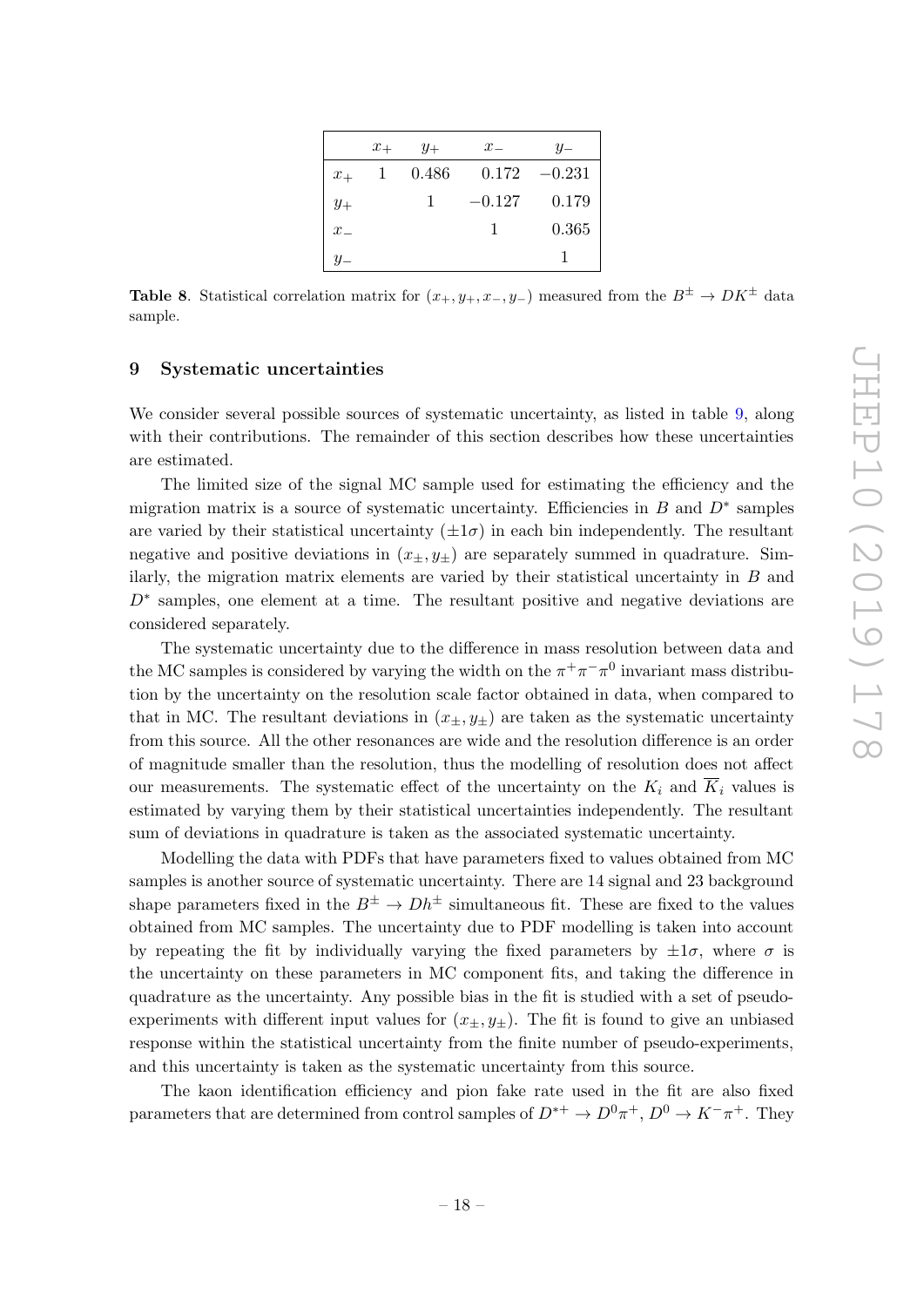| Source                                  | $B^{\pm} \to D\pi^{\pm}$<br>$B^{\pm} \to D K^{\pm}$ |          |          |          |          |          |                    |          |
|-----------------------------------------|-----------------------------------------------------|----------|----------|----------|----------|----------|--------------------|----------|
|                                         | $x_{+}$                                             | $y_+$    | $x_{-}$  | $y_{-}$  | $x_{+}$  | $y_+$    | $\boldsymbol{x}_-$ | $y_{-}$  |
| Efficiency                              | $+0.013$                                            | $+0.030$ | $+0.012$ | $+0.012$ | $+0.012$ | $+0.022$ | $+0.012$           | $+0.013$ |
| uncertainty                             | $-0.009$                                            | $-0.027$ | $-0.008$ | $-0.013$ | $-0.013$ | $-0.023$ | $-0.012$           | $-0.016$ |
| Migration matrix                        | $+0.011$                                            | $+0.021$ | $+0.011$ | $+0.013$ | $+0.007$ | $+0.015$ | $+0.007$           | $+0.006$ |
| uncertainty                             | $-0.004$                                            | $-0.019$ | $-0.003$ | $-0.014$ | $-0.008$ | $-0.016$ | $-0.007$           | $-0.012$ |
| $m_{\pi\pi\pi}$ <sup>0</sup> resolution | 0.003                                               | 0.001    | 0.004    | 0.001    | 0.001    | 0.001    | 0.001              | 0.003    |
| $K_i, K_i$                              | $+0.004$                                            | $+0.007$ | $+0.004$ | $+0.002$ | $+0.001$ | $+0.001$ | $+0.002$           | $+0.001$ |
| uncertainty                             | $-0.001$                                            | $-0.006$ | $-0.001$ | $-0.002$ | $-0.002$ | $-0.001$ | $-0.002$           | $-0.001$ |
| PDF shape                               | $+0.004$                                            | $+0.004$ | $+0.004$ | $+0.001$ | $+0.009$ | $+0.017$ | $+0.009$           | $+0.001$ |
|                                         | $-0.008$                                            | $-0.003$ | $-0.004$ | $-0.001$ | $-0.008$ | $-0.016$ | $-0.007$           | $-0.005$ |
| Fit bias                                | 0.000                                               | 0.001    | 0.000    | 0.000    | 0.001    | 0.001    | 0.001              | 0.003    |
| <b>PID</b>                              | 0.001                                               | 0.001    | 0.001    | 0.000    | 0.002    | 0.001    | 0.002              | 0.001    |
| Total systematic                        | $+0.018$                                            | $+0.038$ | $+0.018$ | $+0.018$ | $+0.017$ | $+0.032$ | $+0.017$           | $+0.015$ |
| uncertainty                             | $-0.013$                                            | $-0.034$ | $-0.010$ | $-0.019$ | $-0.018$ | $-0.032$ | $-0.016$           | $-0.021$ |
| $c_i, s_i$                              | $+0.014$                                            | $+0.032$ | $+0.010$ | $+0.019$ | $+0.019$ | $+0.072$ | $+0.023$           | $+0.032$ |
| uncertainty                             | $-0.012$                                            | $-0.030$ | $-0.006$ | $-0.010$ | $-0.018$ | $-0.071$ | $-0.025$           | $-0.049$ |
| Total statistical                       | $+0.024$                                            | $+0.080$ | $+0.021$ | $+0.059$ | $+0.121$ | $+0.182$ | $+0.121$           | $+0.144$ |
| uncertainty                             | $-0.024$                                            | $-0.059$ | $-0.021$ | $-0.059$ | $-0.121$ | $-0.541$ | $-0.121$           | $-0.197$ |

<span id="page-22-1"></span>**Table 9.** Systematic uncertainties from various sources in  $B^{\pm} \to D\pi^{\pm}$  and  $B^{\pm} \to D K^{\pm}$  data samples.

are varied by  $\pm 1\sigma$  and the resultant deviations in the nominal  $(x_{\pm}, y_{\pm})$  values are assigned as the systematic uncertainty. The uncertainty on the  $c_i$ ,  $s_i$  inputs reported in ref. [\[13\]](#page-29-3) are also considered by varying  $c_i$ ,  $s_i$  by their respective uncertainties and then considering the corresponding deviations in  $(x_{\pm}, y_{\pm})$  from the nominal values as the systematic uncertainty. Here, the correlation between  $c_i$ ,  $s_i$  is taken into account. The effect of the difference in the efficiency variation across the bins for  $B$  and  $D^*$  samples is studied. We find no deviation in  $K_i$  and  $\overline{K}_i$  values within their statistical uncertainty when the  $D^*$  efficiencies are varied by the maximum deviation found between the samples or  $D$  momentum range is changed to  $1-3 \text{ GeV}/c$ .

# <span id="page-22-0"></span>10 Determination of  $\phi_3$ ,  $r_B$  and  $\delta_B$

We use the frequentist treatment, which includes the Feldman-Cousins ordering [\[37\]](#page-30-8), to obtain the physical parameters

$$
\mu = (\phi_3, r_B, \delta_B) ,
$$

from the measured parameters

$$
z = (x_+, y_+, x_-, y_-) ,
$$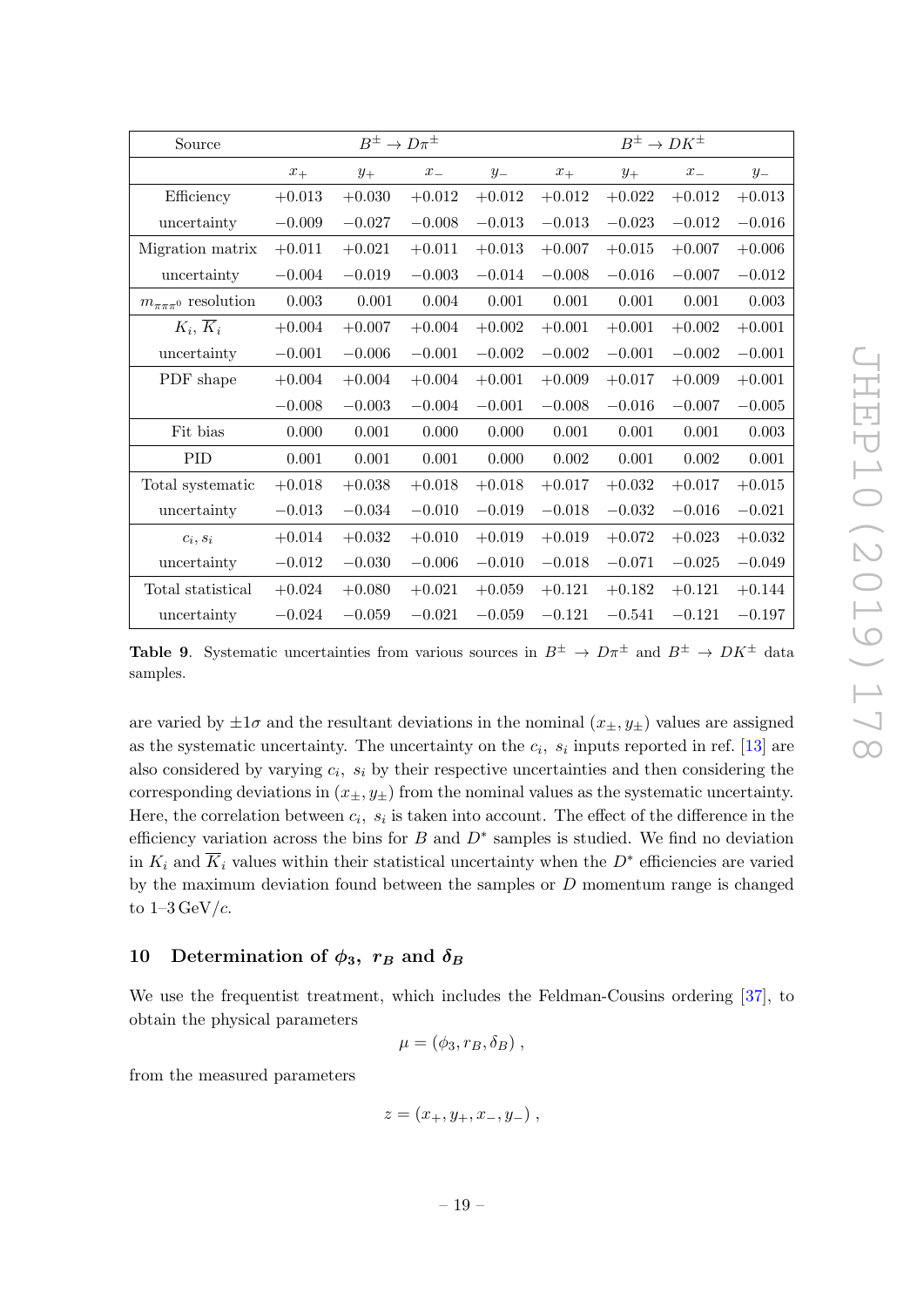| Parameter      | Results                                     | $2\sigma$ interval |
|----------------|---------------------------------------------|--------------------|
| $\phi_3$ (°)   | $5.7\frac{+10.2}{-8.8}$ $\pm$ 3.5 $\pm$ 5.7 | $(-29.7, 109.5)$   |
| $\delta_B$ (°) | $83.4_{-16.6}^{+18.3} \pm 3.1 \pm 4.0$      | (35.7, 175.0)      |
| $r_B$          | $0.323 \pm 0.147 \pm 0.023 \pm 0.051$       | (0.031, 0.616)     |

<span id="page-23-0"></span>**Table 10.**  $(\phi_3, \delta_B, r_B)$  obtained from the  $B^{\pm} \rightarrow DK^{\pm}$  data sample. The first uncertainty is statistical, second is systematic and, the third one is due to the uncertainty on  $c_i$ ,  $s_i$  measurements.

in  $B^{\pm} \to D K^{\pm}$  sample; this is the same procedure as was used in ref. [\[11\]](#page-29-1). We do not use the  $B^{\pm} \to D\pi^{\pm}$  sample to constrain  $\phi_3$ , which has been the case in previous Belle analyses [\[11,](#page-29-1) [38\]](#page-30-9). We note that the constraints presented by the LHCb Collaboration [\[39\]](#page-30-10) allow values up to  $r_B^{D\pi} < 0.028$  at a  $2\sigma$  confidence level, which is five times larger than the expectation; if the value of  $r_B^{D\pi}$  is significantly larger than expected then future analyses could include  $B^{\pm} \to D\pi^{\pm}$  channel to determine  $\phi_3$ . The confidence level is calculated as

$$
\alpha(\mu) = \frac{\int_{\mathcal{D}(\mu)} p(z|\mu) dz}{\int_{\infty} p(z|\mu) dz},
$$
\n(10.1)

where  $p(z|\mu)$  is the probability density to observe the measurements z given the set of physical parameters  $\mu$ . The integration domain  $\mathcal{D}(\mu)$  is given by the likelihood ratio ordering in the Feldman-Cousins method. The PDF  $p(z|\mu)$  is a multivariate Gaussian PDF with the uncertainties and correlations between  $(x_{\pm}, y_{\pm})$  taken from the measurements.

We obtain the parameters  $\mu = (\phi_3, r_B, \delta_B)$  from the fit as given in table [10.](#page-23-0) The systematic uncertainty is estimated by varying the  $z$  parameters by their corresponding systematic uncertainties. Figure [9](#page-24-0) shows the confidence level contours representing one, two, and three standard deviations in  $(\phi_3, r_B)$  and  $(\phi_3, \delta_B)$  planes.

We performed a check of the assumption that the  $(x_+, y_+)$  likelihood can be approximated to be Gaussian when using the Feldman-Cousins method to extract  $(\phi_3, r_B, \delta_B)$ . The check used the measured confidence intervals in  $(\phi_3, r_B, \delta_B)$  to generate an ensemble of simulated data sets. Each simulated data set was then fit to form a distribution of  $(x_{\pm}, y_{\pm}),$ which was found to be consistent with the  $(x_{\pm}, y_{\pm})$  confidence intervals measured. Hence we conclude that the reported confidence intervals for  $(\phi_3, r_B, \delta_B)$  are appropriate.

There is a two-fold ambiguity in  $\phi_3$  and  $\delta_B$  results with  $\phi_3 + 180^\circ$  and  $\delta_B + 180^\circ$ . We choose the solution that satisfies  $0° < \phi_3 < 180°$ . This result includes the current world-average value [\[36\]](#page-30-7) within two standard deviations. We observe that there is a local minimum of the likelihood around  $\phi_3 = 75^\circ$  and  $\delta_B = 155^\circ$ .

We combine the results presented here with the model-independent  $B^+\to D(K_S^0\pi^+\pi^-)K^+$  [\[11\]](#page-29-1) and  $B^0\to D^0(K_S^0\pi^+\pi^-)K^{*0}$  [\[38\]](#page-30-9) results from Belle. Without our measurement, the combination leads to  $\phi_3 = (78^{+14}_{-15})^{\circ}$ . Including our measurement, the combination gives  $\phi_3 = (74^{+13}_{-14})^{\circ}$ . The distributions of p-values for the  $\phi_3$  measurements from the individual  $D$  final states and the combination are given in figure [10.](#page-24-1) The separate measurements and the combination likelihood contours in the  $(\phi_3, r_B)$  plane are shown in figure [11.](#page-25-1)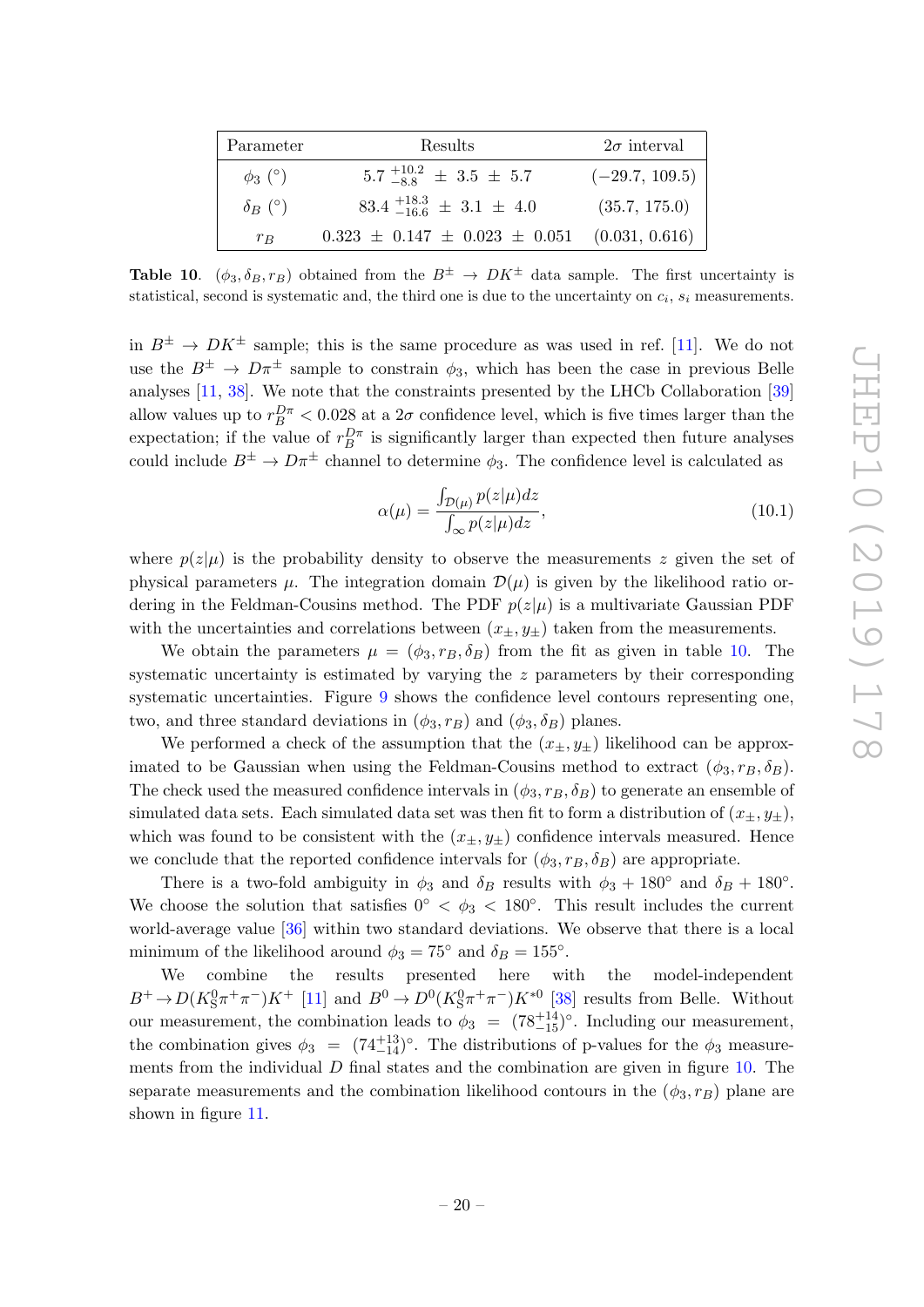

<span id="page-24-0"></span>**Figure 9.** Projection of the statistical confidence intervals in the (a)  $\phi_3 - r_B$  and (b)  $\phi_3 - \delta_B$ planes. The black, red, and blue contours represent the one, two, and three standard deviation regions, respectively. The crosses show the positions of the world-average values [\[36\]](#page-30-7).



<span id="page-24-1"></span>Figure 10. Distribution of p-value for  $\phi_3$  from multibody D final states at Belle, which is shown by the solid blue curve. The results from  $B \to DK^{(*)}$  decays with  $D \to K_S^0 \pi^+ \pi^-$  are shown by the solid green curve and the  $D \to K_S^0 \pi^+ \pi^- \pi^0$  final states are shown by the solid brown curve [\[11,](#page-29-1) [38\]](#page-30-9).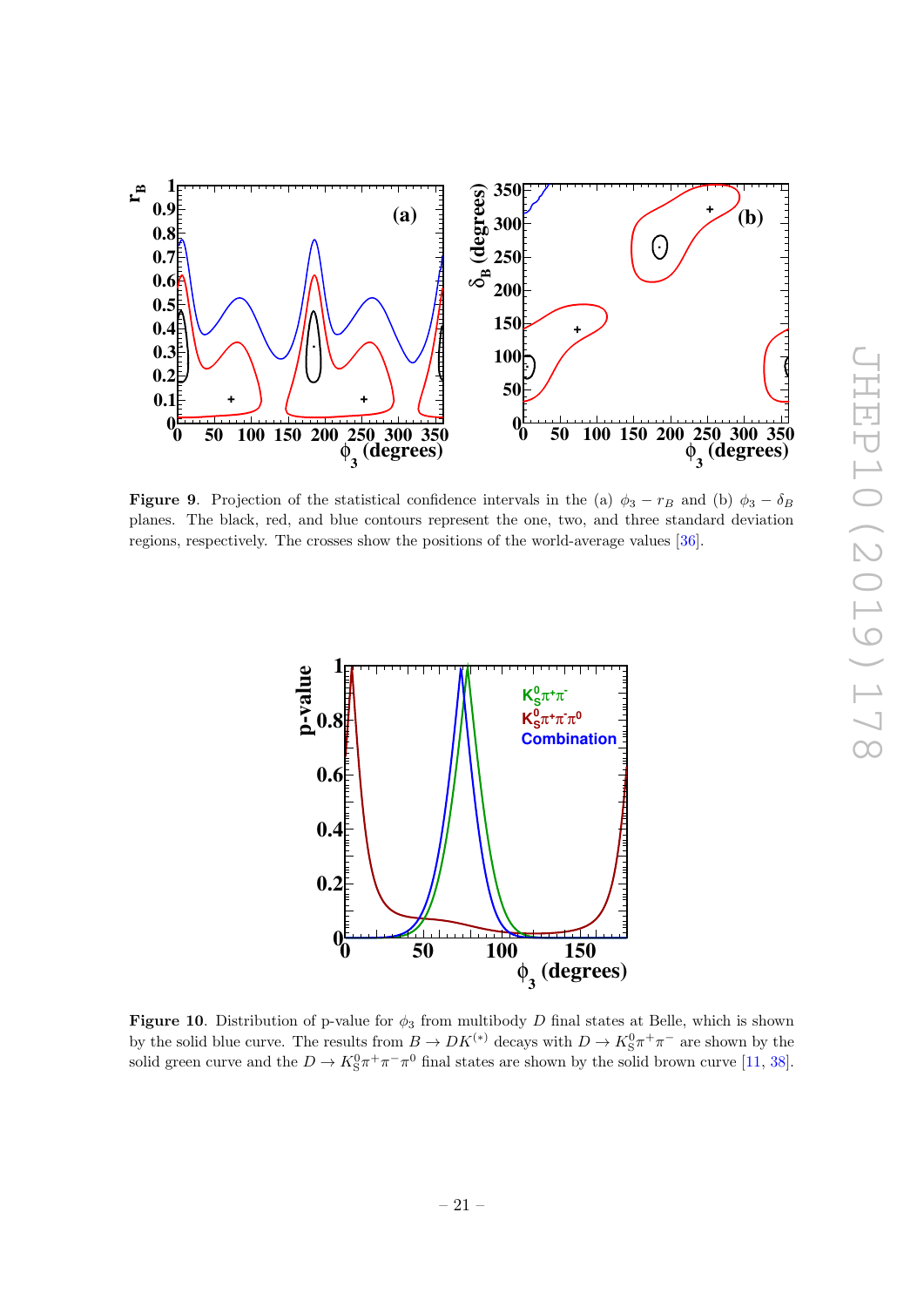

<span id="page-25-1"></span>**Figure 11.** Projections of the confidence contours in the  $\phi_3 - r_B$  plane from multibody D final states at Belle, which is shown by the blue contours. The results from  $B \to D K^{(*)}$  decays with  $D \to K_S^0 \pi^+ \pi^-$  are shown by the green contours and the  $D \to K_S^0 \pi^+ \pi^- \pi^0$  final states are shown by the brown contours. The solid and dashed curves correspond to one and two standard deviation contours, respectively [\[11,](#page-29-1) [38\]](#page-30-9).

### <span id="page-25-0"></span>11 Conclusion

We have performed the first measurement of the unitarity triangle angle  $\phi_3$  using a modelindependent analysis of  $B^+ \to D(K_S^0 \pi^+ \pi^- \pi^0) K^+$  decays using the full data sample collected by the Belle detector, which corresponds to  $772 \times 10^6$   $B\overline{B}$  events. The D strongphase difference measurements for  $D \to K_S^0 \pi^+ \pi^- \pi^0$  [\[13\]](#page-29-3) are used as external inputs to the analysis. The result obtained is  $\phi_3 = (5.7 \frac{+10.2}{-8.8} \pm 3.5 \pm 5.7)$ °. The first uncertainty is statistical, the second is systematic, and the third is due to the uncertainty on the  $c_i$  and  $s_i$  measurements. The ratio of the suppressed and favoured amplitudes is  $r_B = 0.323 \pm 0.147 \pm 0.023 \pm 0.051.$ 

This measurement can be improved upon once a suitable amplitude model for  $D^0 \to K^0_S \pi^+ \pi^- \pi^0$  is available to provide guidance in choosing a more sensitive binning. Furthermore, the larger sample of  $e^+e^- \to \psi(3770)$  data that has been collected by BESIII will determine  $c_i$  and  $s_i$  more precisely, thus reducing the systematic uncertainty. The results presented here, combined with the improvements in binning and the increased sample of B decays that will be available at Belle II, mean that model-independent analysis of  $B^+ \to D(K_S^0 \pi^+ \pi^- \pi^0) K^+$  is a very promising addition to the suite of modes to be used to determine  $\phi_3$  to a precision of  $1-2^{\circ}$  [\[40\]](#page-30-11).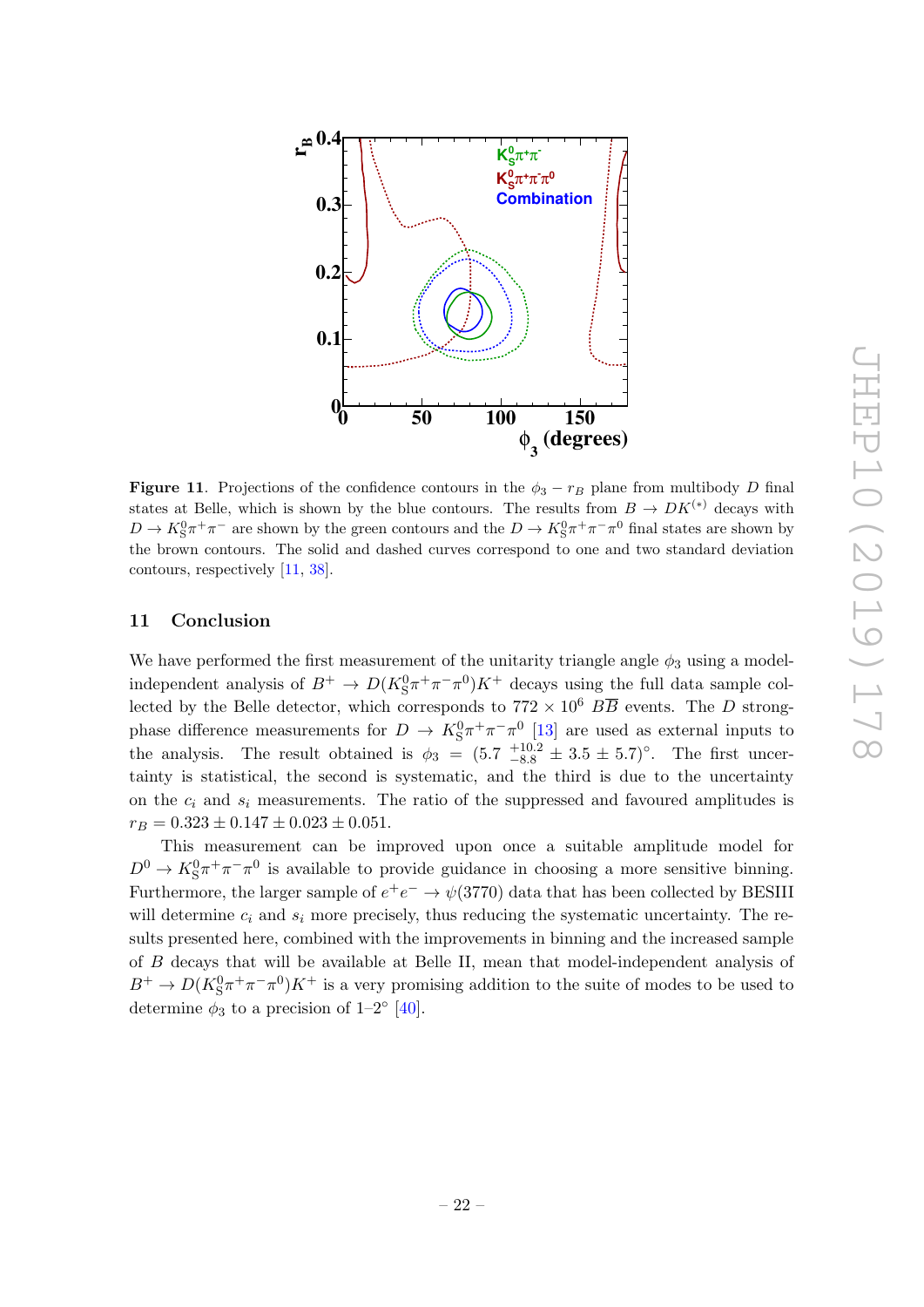#### Acknowledgments

We thank the KEKB group for the excellent operation of the accelerator; the KEK cryogenics group for the efficient operation of the solenoid; and the KEK computer group, and the Pacific Northwest National Laboratory (PNNL) Environmental Molecular Sciences Laboratory (EMSL) computing group for strong computing support; and the National Institute of Informatics, and Science Information NETwork 5 (SINET5) for valuable network support. We acknowledge support from the Ministry of Education, Culture, Sports, Science, and Technology (MEXT) of Japan, the Japan Society for the Promotion of Science (JSPS), and the Tau-Lepton Physics Research Center of Nagoya University; the Australian Research Council including grants DP180102629, DP170102389, DP170102204, DP150103061, FT130100303; Austrian Science Fund (FWF); the National Natural Science Foundation of China under Contracts No. 11435013, No. 11475187, No. 11521505, No. 11575017, No. 11675166, No. 11705209; Key Research Program of Frontier Sciences, Chinese Academy of Sciences (CAS), Grant No. QYZDJ-SSW-SLH011; the CAS Center for Excellence in Particle Physics (CCEPP); the Shanghai Pujiang Program under Grant No. 18PJ1401000; the Ministry of Education, Youth and Sports of the Czech Republic under Contract No. LTT17020; the Carl Zeiss Foundation, the Deutsche Forschungsgemeinschaft, the Excellence Cluster Universe, and the VolkswagenStiftung; the Department of Science and Technology of India; the Istituto Nazionale di Fisica Nucleare of Italy; National Research Foundation (NRF) of Korea Grants No. 2016R1D1A1B01010135, No. 2016R1D1A1B02012900, No. 2018R1A2B3003643, No. 2018R1A6A1A06024970, No. 2018R1D1A1B07047294, No. 2019K1A3A7A09033840; Radiation Science Research Institute, Foreign Large-size Research Facility Application Supporting project, the Global Science Experimental Data Hub Center of the Korea Institute of Science and Technology Information and KREONET/GLORIAD; the Polish Ministry of Science and Higher Education and the National Science Center; the Grant of the Russian Federation Government, Agreement No. 14.W03.31.0026; the Slovenian Research Agency; Ikerbasque, Basque Foundation for Science, Spain; the Swiss National Science Foundation; the Ministry of Education and the Ministry of Science and Technology of Taiwan; and the United States Department of Energy and the National Science Foundation.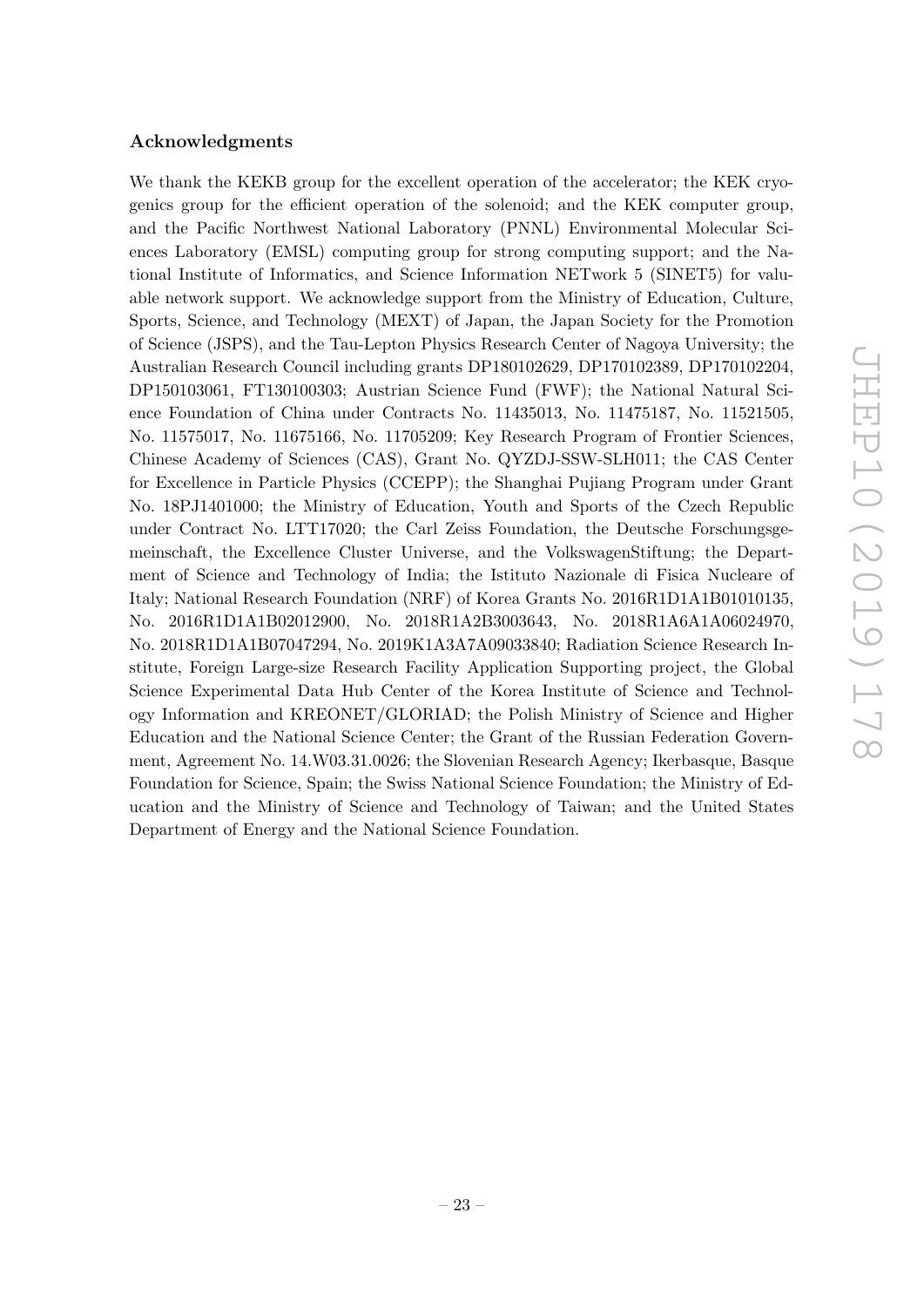# <span id="page-27-0"></span>A Efficiency and migration matrix

The efficiencies in nine bins of D phase space in  $D^{*\pm} \to D\pi^{\pm}$ ,  $B^{\pm} \to D K^{\pm}$  and  $B^{\pm} \to D\pi^{\pm}$ decays determined from signal MC samples are given in table [11.](#page-27-1) The migration matrices for  $B^+ \to D K^+$  and  $B^+ \to D \pi^+$  decays estimated from signal MC samples are given in tables [12](#page-27-2) and [13,](#page-28-9) respectively.

| <b>Bin</b>     |                        |                                   | $\epsilon$ (%)  |                 |                 |                  |
|----------------|------------------------|-----------------------------------|-----------------|-----------------|-----------------|------------------|
|                | $D^{*+} \to D^0 \pi^+$ | $D^{*-} \to \overline{D}^0 \pi^-$ | $B^+\to DK^+$   | $B^- \to D K^-$ | $B^+\to D\pi^+$ | $B^- \to D\pi^-$ |
| 1              | $3.07 \pm 0.06$        | $3.02 \pm 0.06$                   | $3.77 \pm 0.05$ | $3.84 \pm 0.05$ | $4.43 \pm 0.06$ | $4.35 \pm 0.06$  |
| $\overline{2}$ | $3.77 \pm 0.05$        | $4.83 \pm 0.09$                   | $5.44 \pm 0.07$ | $5.01 \pm 0.04$ | $6.15 \pm 0.08$ | $5.47 \pm 0.04$  |
| 3              | $5.66 \pm 0.14$        | $3.66 \pm 0.05$                   | $4.97 \pm 0.04$ | $4.88 \pm 0.10$ | $5.55 \pm 0.05$ | $5.55 \pm 0.10$  |
| $\overline{4}$ | $3.60 \pm 0.11$        | $3.72 \pm 0.12$                   | $4.55 \pm 0.10$ | $4.63 \pm 0.09$ | $5.29 \pm 0.11$ | $5.17 \pm 0.09$  |
| 5              | $3.77 \pm 0.14$        | $3.38 \pm 0.11$                   | $4.89 \pm 0.10$ | $4.28 \pm 0.10$ | $5.47 \pm 0.10$ | $4.53 \pm 0.11$  |
| 6              | $3.71 \pm 0.11$        | $3.45 \pm 0.11$                   | $4.68 \pm 0.09$ | $4.28 \pm 0.09$ | $5.46 \pm 0.10$ | $5.04 \pm 0.09$  |
| 7              | $3.87 \pm 0.17$        | $4.03 \pm 0.19$                   | $4.92 \pm 0.16$ | $4.66 \pm 0.14$ | $5.64 \pm 0.18$ | $5.29 \pm 0.14$  |
| 8              | $3.36 \pm 0.24$        | $3.53 \pm 0.21$                   | $5.36 \pm 0.19$ | $4.77 \pm 0.20$ | $5.75 \pm 0.20$ | $5.56 \pm 0.22$  |
| 9              | $3.32 \pm 0.16$        | $3.21 \pm 0.16$                   | $4.64 \pm 0.14$ | $4.21 \pm 0.13$ | $4.87 \pm 0.15$ | $4.83 \pm 0.14$  |

<span id="page-27-1"></span>**Table 11.** Efficiency in each bin of the D phase space for  $D^{*\pm} \to D\pi^{\pm}$ ,  $B^{\pm} \to D K^{\pm}$ , and  $B^{\pm} \to D\pi^{\pm}$  decays determined from the corresponding signal MC samples.

| Bin no.        | 1    | $\overline{2}$ | 3    | 4    | 5    | 6              | 7    | 8    | 9    |
|----------------|------|----------------|------|------|------|----------------|------|------|------|
| $\mathbf{1}$   | 0.93 | 0.01           | 0.01 | 0.01 | 0.01 | 0.01           | 0.00 | 0.00 | 0.01 |
| $\overline{2}$ | 0.01 | 0.96           | 0.02 | 0.00 | 0.00 | $0.00^{\circ}$ | 0.00 | 0.00 | 0.00 |
| 3              | 0.01 | 0.02           | 0.95 | 0.00 | 0.00 | $0.00\,$       | 0.00 | 0.00 | 0.00 |
| $\overline{4}$ | 0.04 | 0.03           | 0.02 | 0.90 | 0.00 | $0.00^{\circ}$ | 0.00 | 0.00 | 0.01 |
| 5              | 0.04 | 0.01           | 0.03 | 0.01 | 0.91 | 0.01           | 0.00 | 0.00 | 0.01 |
| 6              | 0.02 | 0.02           | 0.01 | 0.01 | 0.01 | 0.92           | 0.01 | 0.00 | 0.00 |
| $\overline{7}$ | 0.01 | 0.03           | 0.02 | 0.00 | 0.01 | 0.02           | 0.91 | 0.00 | 0.01 |
| 8              | 0.01 | 0.02           | 0.02 | 0.01 | 0.00 | 0.01           | 0.01 | 0.88 | 0.02 |
| 9              | 0.06 | 0.02           | 0.02 | 0.01 | 0.01 | 0.01           | 0.01 | 0.00 | 0.86 |

<span id="page-27-2"></span>**Table 12.** Migration matrix for  $B^+ \to DK^+$  decays estimated from the signal MC sample. The rows correspond to the true bins and columns show the reconstructed bins.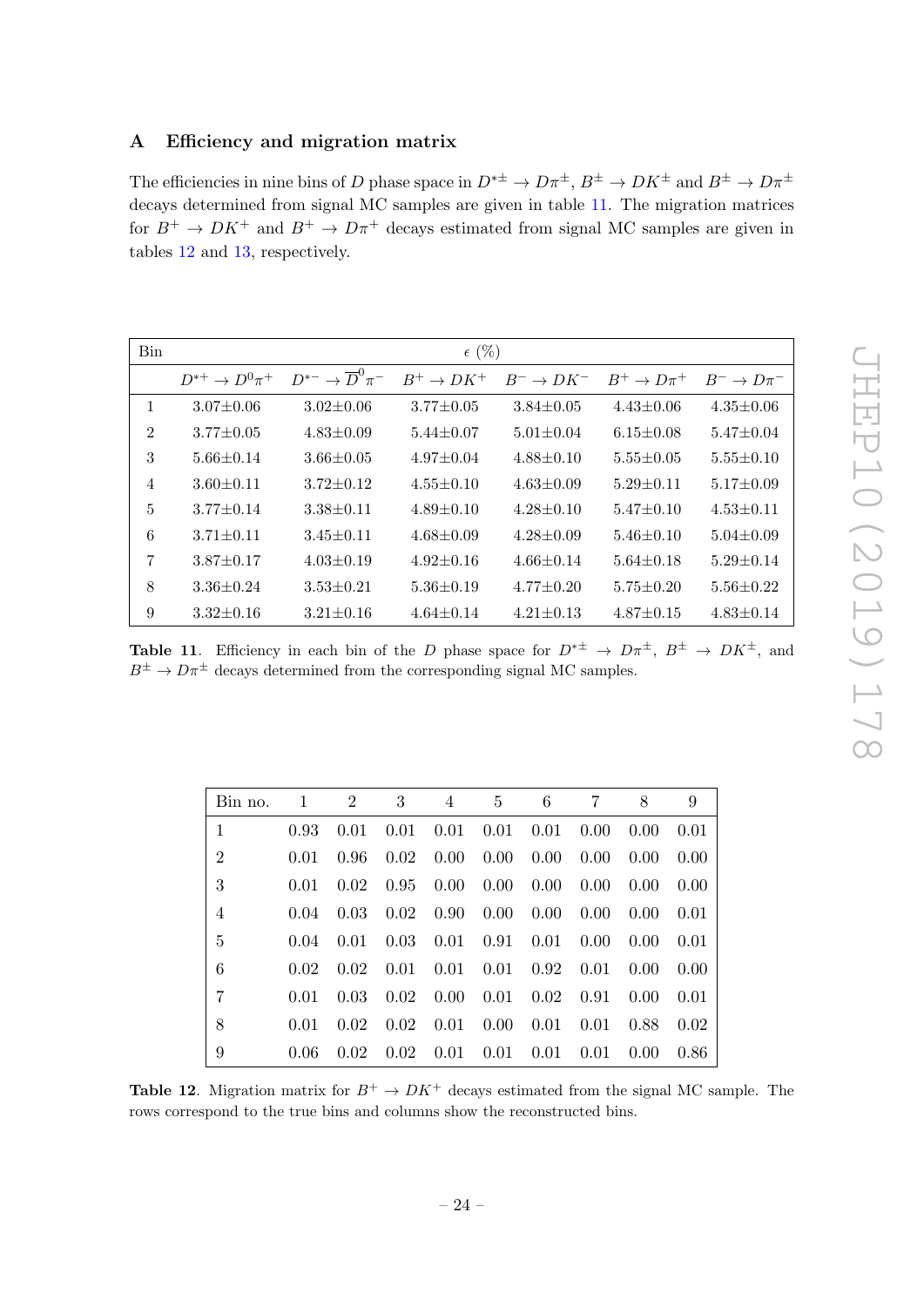| Bin no.        | 1    | $\overline{2}$ | 3    | 4    | 5    | 6    | 7    | 8    | 9    |
|----------------|------|----------------|------|------|------|------|------|------|------|
| 1              | 0.93 | 0.01           | 0.01 | 0.01 | 0.01 | 0.01 | 0.00 | 0.00 | 0.01 |
| $\overline{2}$ | 0.01 | 0.96           | 0.01 | 0.00 | 0.00 | 0.00 | 0.00 | 0.00 | 0.00 |
| 3              | 0.01 | 0.02           | 0.95 | 0.01 | 0.00 | 0.01 | 0.00 | 0.00 | 0.00 |
| $\overline{4}$ | 0.03 | 0.02           | 0.02 | 0.92 | 0.00 | 0.01 | 0.00 | 0.00 | 0.00 |
| $\overline{5}$ | 0.03 | 0.02           | 0.02 | 0.01 | 0.91 | 0.01 | 0.00 | 0.00 | 0.01 |
| 6              | 0.03 | 0.02           | 0.01 | 0.01 | 0.00 | 0.93 | 0.00 | 0.01 | 0.00 |
| 7              | 0.01 | 0.03           | 0.01 | 0.00 | 0.00 | 0.01 | 0.92 | 0.00 | 0.01 |
| 8              | 0.00 | 0.01           | 0.03 | 0.00 | 0.01 | 0.01 | 0.01 | 0.92 | 0.01 |
| 9              | 0.05 | 0.01           | 0.01 | 0.01 | 0.00 | 0.02 | 0.01 | 0.01 | 0.88 |

<span id="page-28-9"></span>**Table 13.** Migration matrix for  $B^+ \to D\pi^+$  decays estimated from the signal MC sample. The rows correspond to the true bins and columns show the reconstructed bins.

Open Access. This article is distributed under the terms of the Creative Commons Attribution License [\(CC-BY 4.0\)](https://creativecommons.org/licenses/by/4.0/), which permits any use, distribution and reproduction in any medium, provided the original author(s) and source are credited.

#### References

- <span id="page-28-0"></span>[1] N. Cabibbo, Unitary Symmetry and Leptonic Decays, [Phys. Rev. Lett.](https://doi.org/10.1103/PhysRevLett.10.531) **10** (1963) 531 [IN[SPIRE](https://inspirehep.net/search?p=find+J+%22Phys.Rev.Lett.,10,531%22)].
- <span id="page-28-1"></span>[2] M. Kobayashi and T. Maskawa, CP Violation in the Renormalizable Theory of Weak Interaction, [Prog. Theor. Phys.](https://doi.org/10.1143/PTP.49.652) 49 (1973) 652 [IN[SPIRE](https://inspirehep.net/search?p=find+J+%22Prog.Theor.Phys.,49,652%22)].
- <span id="page-28-2"></span>[3] J. Brod and J. Zupan, The ultimate theoretical error on  $\gamma$  from  $B \to DK$  decays, [JHEP](https://doi.org/10.1007/JHEP01(2014)051) 01 [\(2014\) 051](https://doi.org/10.1007/JHEP01(2014)051) [[arXiv:1308.5663](https://arxiv.org/abs/1308.5663)] [IN[SPIRE](https://inspirehep.net/search?p=find+J+%22JHEP,1401,051%22)].
- <span id="page-28-3"></span>[4] CKMFITTER GROUP collaboration, CP violation and the CKM matrix: Assessing the impact of the asymmetric B factories, [Eur. Phys. J.](https://doi.org/10.1140/epjc/s2005-02169-1) C 41 (2005) 1 [[hep-ph/0406184](https://arxiv.org/abs/hep-ph/0406184)] [IN[SPIRE](https://inspirehep.net/search?p=find+EPRINT+hep-ph/0406184)].
- <span id="page-28-4"></span>[5] M. Blanke and A.J. Buras, Emerging  $\Delta M_d$  -anomaly from tree-level determinations of  $|V_{cb}|$ and the angle  $\gamma$ , [Eur. Phys. J.](https://doi.org/10.1140/epjc/s10052-019-6667-x) C 79 (2019) 159 [[arXiv:1812.06963](https://arxiv.org/abs/1812.06963)] [IN[SPIRE](https://inspirehep.net/search?p=find+J+%22Eur.Phys.J.,C79,159%22)].
- <span id="page-28-5"></span>[6] J. Brod, A. Lenz, G. Tetlalmatzi-Xolocotzi and M. Wiebusch, New physics effects in tree-level decays and the precision in the determination of the quark mixing angle  $\gamma$ , [Phys.](https://doi.org/10.1103/PhysRevD.92.033002) Rev. D 92 [\(2015\) 033002](https://doi.org/10.1103/PhysRevD.92.033002) [[arXiv:1412.1446](https://arxiv.org/abs/1412.1446)] [IN[SPIRE](https://inspirehep.net/search?p=find+J+%22Phys.Rev.,D92,033002%22)].
- <span id="page-28-6"></span>[7] LHCb collaboration, Measurement of the CKM angle  $\gamma$  using  $B^{\pm} \to D K^{\pm}$  with  $D \to K_S^0 \pi^+ \pi^-$ ,  $K_S^0 K^+ K^-$  decays, JHEP 08 [\(2018\) 176](https://doi.org/10.1007/JHEP08(2018)176) [Erratum ibid. 10 (2018) 107] [[arXiv:1806.01202](https://arxiv.org/abs/1806.01202)] [IN[SPIRE](https://inspirehep.net/search?p=find+J+%22JHEP,1808,176%22)].
- <span id="page-28-7"></span>[8] A. Giri, Y. Grossman, A. Soffer and J. Zupan, Determining  $\gamma$  using  $B^{\pm} \to D K^{\pm}$  with multibody D decays, Phys. Rev. D  $68$  [\(2003\) 054018](https://doi.org/10.1103/PhysRevD.68.054018) [[hep-ph/0303187](https://arxiv.org/abs/hep-ph/0303187)] [IN[SPIRE](https://inspirehep.net/search?p=find+EPRINT+hep-ph/0303187)].
- <span id="page-28-8"></span>[9] A. Bondar, Proceedings of BINP special analysis meeting on Dalitz analysis, unpublished (2002).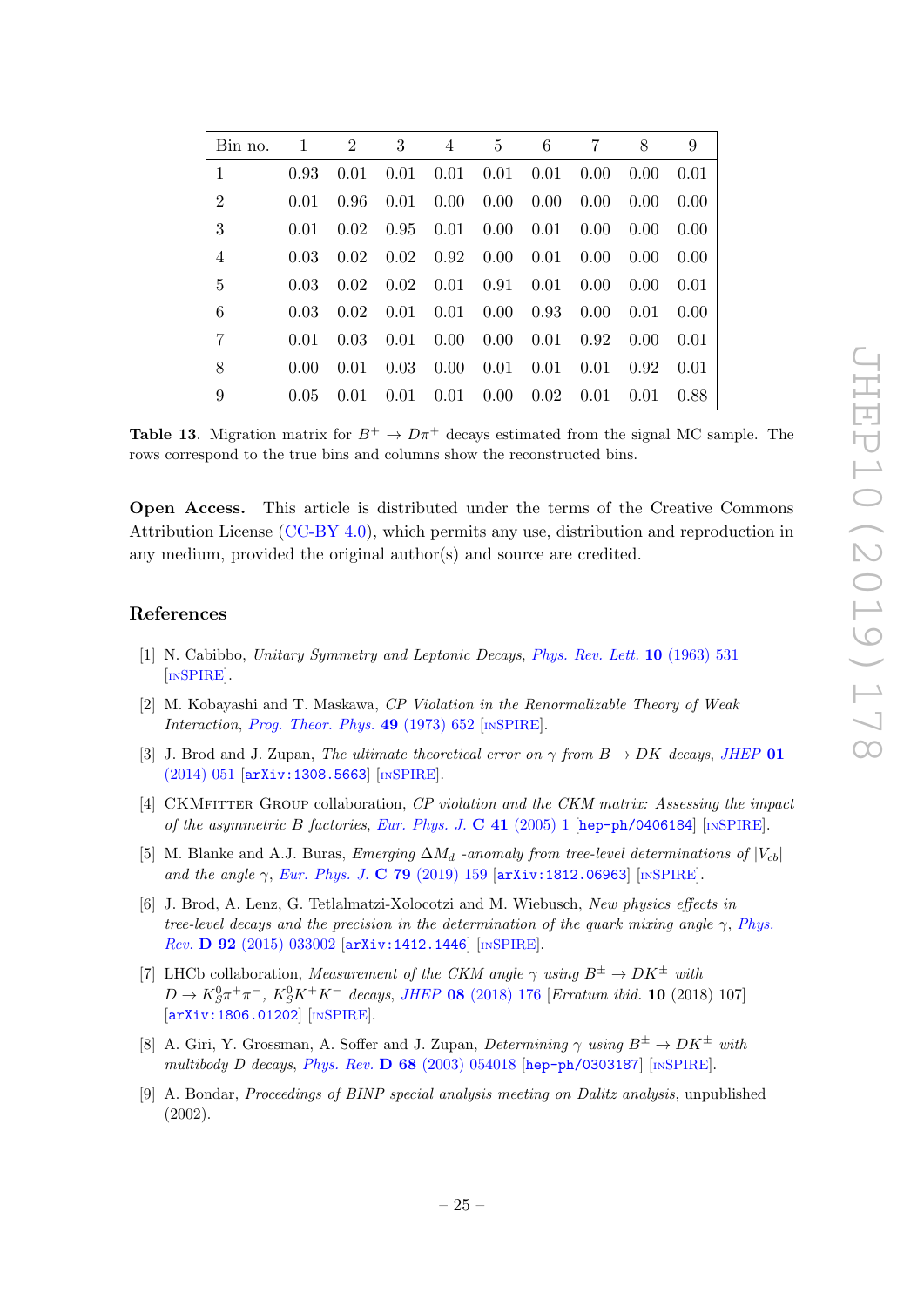- <span id="page-29-0"></span>[10] CLEO collaboration, Model-independent determination of the strong-phase difference between  $D^0$  and  $\bar{D}^0 \to K_{S,L}^0 h^+ h^-$  (h =  $\pi, K$ ) and its impact on the measurement of the CKM angle  $\gamma/\phi_3$ , Phys. Rev. D 82 [\(2010\) 112006](https://doi.org/10.1103/PhysRevD.82.112006) [[arXiv:1010.2817](https://arxiv.org/abs/1010.2817)] [IN[SPIRE](https://inspirehep.net/search?p=find+EPRINT+arXiv:1010.2817)].
- <span id="page-29-1"></span>[11] BELLE collaboration, First measurement of  $\phi_3$  with a model-independent Dalitz plot analysis of  $B^{\pm} \to D K^{\pm}$ ,  $D \to K_S^0 \pi^+ \pi^-$  decay, Phys. Rev. **D 85** [\(2012\) 112014](https://doi.org/10.1103/PhysRevD.85.112014) [[arXiv:1204.6561](https://arxiv.org/abs/1204.6561)] [IN[SPIRE](https://inspirehep.net/search?p=find+EPRINT+arXiv:1204.6561)].
- <span id="page-29-2"></span>[12] Particle Data Group, Review of Particle Physics, Phys. Rev. D 98 [\(2018\) 030001](https://doi.org/10.1103/PhysRevD.98.030001) [IN[SPIRE](http://inspirehep.net/record/1688995)].
- <span id="page-29-3"></span>[13] P.K. Resmi, J. Libby, S. Malde and G. Wilkinson, Quantum-correlated measurements of  $D \to K^0_S \pi^+ \pi^- \pi^0$  decays and consequences for the determination of the CKM angle  $\gamma$ , [JHEP](https://doi.org/10.1007/JHEP01(2018)082) 01 [\(2018\) 082](https://doi.org/10.1007/JHEP01(2018)082) [[arXiv:1710.10086](https://arxiv.org/abs/1710.10086)] [IN[SPIRE](https://inspirehep.net/search?p=find+EPRINT+arXiv:1710.10086)].
- <span id="page-29-4"></span>[14] CLEO collaboration, *The CLEO-II detector*, *[Nucl. Instrum. Meth.](https://doi.org/10.1016/0168-9002(92)90770-5)* **A 320** (1992) 66 [IN[SPIRE](https://inspirehep.net/search?p=find+J+%22Nucl.Instrum.Meth.,A320,66%22)].
- [15] D. Peterson et al., The CLEO III drift chamber, [Nucl. Instrum. Meth.](https://doi.org/10.1016/S0168-9002(01)01737-5) A 478 (2002) 142 [IN[SPIRE](https://inspirehep.net/search?p=find+J+%22Nucl.Instrum.Meth.,A478,142%22)].
- [16] M. Artuso et al., Construction, pattern recognition and performance of the CLEO-III  $LiF-TEA$  RICH detector, [Nucl. Instrum. Meth.](https://doi.org/10.1016/S0168-9002(02)02162-9)  $\bf{A}$  502 (2003) 91 [[hep-ex/0209009](https://arxiv.org/abs/hep-ex/0209009)] [IN[SPIRE](https://inspirehep.net/search?p=find+J+%22Nucl.Instrum.Meth.,A502,91%22)].
- <span id="page-29-5"></span>[17] CLEO-c/CESR-c taskforces and CLEO-c collaboration, CLEO-c and CESR-c: a new frontier of weak and strong interactions, Cornell LEPP Report CLNS Report No. 01/1742  $(2001)$  [IN[SPIRE](https://inspirehep.net/search?p=find+IRN+4703898)].
- <span id="page-29-6"></span>[18] BELLE collaboration, Evidence for direct CP violation in the decay  $B^{\pm} \to D^{(*)}K^{\pm}$ ,  $D \to K^0_S \pi^+ \pi^-$  and measurement of the CKM phase  $\phi_3$ , Phys. Rev. **D 81** [\(2010\) 112002](https://doi.org/10.1103/PhysRevD.81.112002) [[arXiv:1003.3360](https://arxiv.org/abs/1003.3360)] [IN[SPIRE](https://inspirehep.net/search?p=find+EPRINT+arXiv:1003.3360)].
- <span id="page-29-7"></span>[19] D.J. Lange, The EvtGen particle decay simulation package, [Nucl. Instrum. Meth.](https://doi.org/10.1016/S0168-9002(01)00089-4) A 462  $(2001)$  152 [IN[SPIRE](https://inspirehep.net/search?p=find+J+%22Nucl.Instrum.Meth.,A462,152%22)].
- <span id="page-29-8"></span>[20] R. Brun et al., GEANT 3.21, CERN Program Library Long Writeup W5013, unpublished.
- <span id="page-29-9"></span>[21] E. Barberio and Z. Was, PHOTOS: A Universal Monte Carlo for QED radiative corrections. Version 2.0, [Comput. Phys. Commun.](https://doi.org/10.1016/0010-4655(94)90074-4) 79 (1994) 291  $\text{INSPIRE}$  $\text{INSPIRE}$  $\text{INSPIRE}$ .
- <span id="page-29-10"></span>[22] BELLE collaboration, The Belle Detector, [Nucl. Instrum. Meth.](https://doi.org/10.1016/S0168-9002(01)02013-7) A 479 (2002) 117 [IN[SPIRE](https://inspirehep.net/search?p=find+J+%22Nucl.Instrum.Meth.,A479,117%22)].
- <span id="page-29-11"></span>[23] Belle collaboration, Physics Achievements from the Belle Experiment, PTEP 2012 [\(2012\)](https://doi.org/10.1093/ptep/pts072) [04D001](https://doi.org/10.1093/ptep/pts072) [[arXiv:1212.5342](https://arxiv.org/abs/1212.5342)] [IN[SPIRE](https://inspirehep.net/search?p=find+EPRINT+arXiv:1212.5342)].
- <span id="page-29-12"></span>[24] S. Kurokawa and E. Kikutani, Overview of the KEKB accelerators, [Nucl. Instrum. Meth.](https://doi.org/10.1016/S0168-9002(02)01771-0) A 499 [\(2003\) 1](https://doi.org/10.1016/S0168-9002(02)01771-0) [IN[SPIRE](https://inspirehep.net/search?p=find+J+%22Nucl.Instrum.Meth.,A499,1%22)].
- <span id="page-29-13"></span>[25] T. Abe et al., Achievements of KEKB, PTEP 2013 [\(2013\) 03A001](https://doi.org/10.1093/ptep/pts102) [IN[SPIRE](https://inspirehep.net/search?p=find+J+%22PTEP,2013,03A001%22)].
- <span id="page-29-14"></span>[26] M. Kenzie, M. Martinelli and N. Tuning, *Estimating*  $r_B^{D\pi}$  as an input to the determination of the CKM angle  $\gamma$ , Phys. Rev. D 94 [\(2016\) 054021](https://doi.org/10.1103/PhysRevD.94.054021) [[arXiv:1606.09129](https://arxiv.org/abs/1606.09129)] [IN[SPIRE](https://inspirehep.net/search?p=find+EPRINT+arXiv:1606.09129)].
- <span id="page-29-15"></span>[27] BELLE collaboration, Evidence for the Suppressed Decay  $B^- \to D K^-$ ,  $D \to K^+ \pi^-$ , [Phys.](https://doi.org/10.1103/PhysRevLett.106.231803) Rev. Lett. 106 [\(2011\) 231803](https://doi.org/10.1103/PhysRevLett.106.231803) [[arXiv:1103.5951](https://arxiv.org/abs/1103.5951)] [IN[SPIRE](https://inspirehep.net/search?p=find+EPRINT+arXiv:1103.5951)].
- <span id="page-29-16"></span>[28] M. Feindt and U. Kerzel, The NeuroBayes neural network package, [Nucl. Instrum. Meth.](https://doi.org/10.1016/j.nima.2005.11.166) A 559 [\(2006\) 190](https://doi.org/10.1016/j.nima.2005.11.166) [IN[SPIRE](https://inspirehep.net/search?p=find+J+%22Nucl.Instrum.Meth.,A559,190%22)].